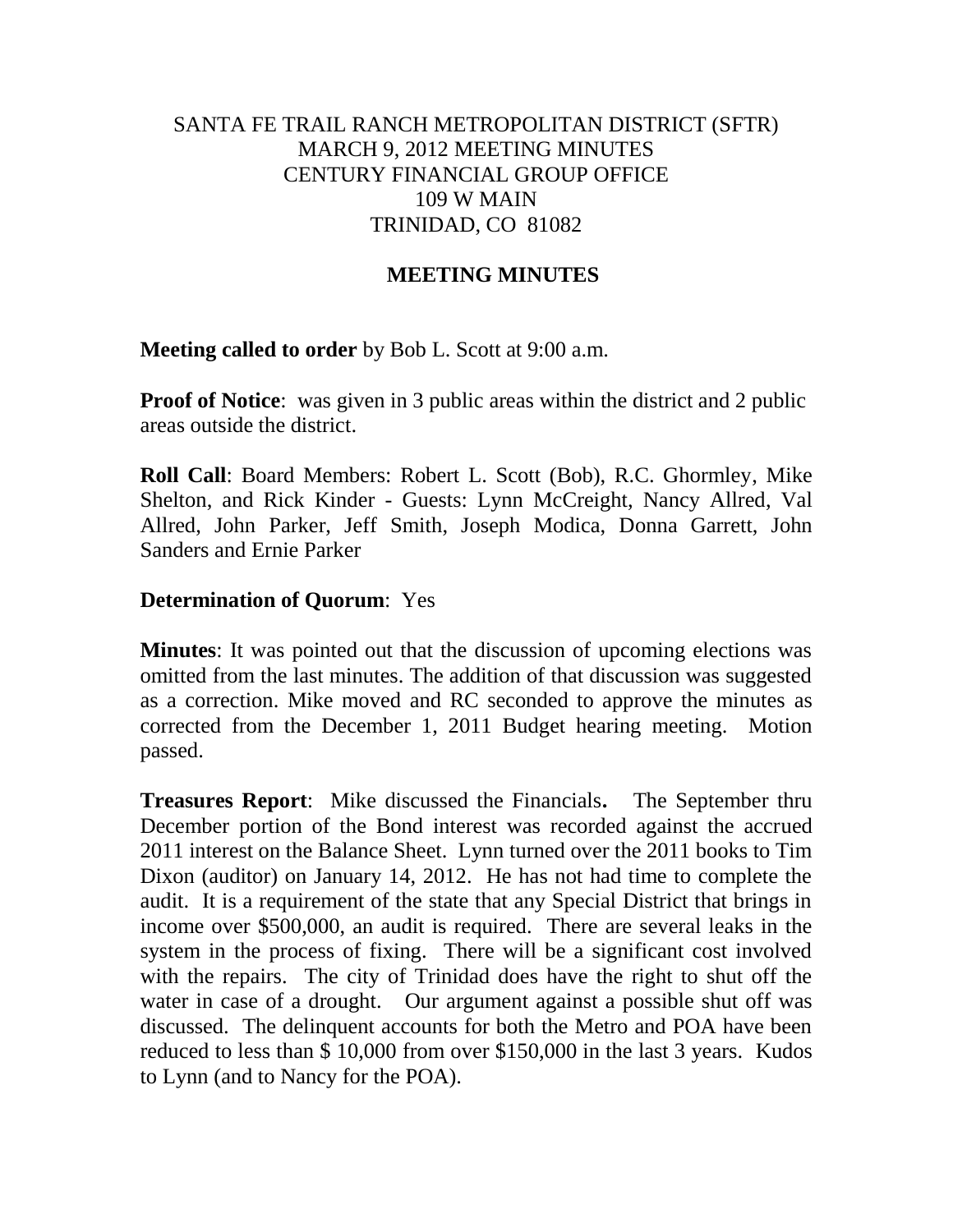**System Disinfection:** Per Rick, the monthly testing fee went up from \$18/test to \$20/test. Last year we were required to do 3 lead and copper test in a row. The levels were low on all tests, therefore the next lead and copper test is not due until 2014. Because of the testing schedule change, a new monitoring plan was required. Rick created the new schedule and Lynn will add it to the master plan. The consumer confidence report is coming due. Rick will teach Lynn the process so she can produce the report. Mike and the Board authorized new Chlorine cans.

Rick, Bob and RC are certified operators. There was discussion of simply retesting vs. taking training to keep the certification to date and the cost and time involved. There are some classes online.

SCADA Status and Plans: The following report was presented by John Sanders and RC Ghormley

The intermittent problems we were seeing at Pump 1 are disappointing, but obviously not typical of the high reliability the system is capable of delivering as demonstrated by the other sites. Further diagnostics (and Time) should reveal the source of the problem, and then we can move on to adding and testing supervisory control features.

The next step is standardization of our input/output ports across all sites. This well assist us in implementing the diagnostic code John has written as well as future control features. We also should identify a test site for initial SCADA control. We believe Pump 6 seems to be the logical choice (close to RC's house, and at the tail end of the pump string). We need to work with Bob to modify the wiring there to allow manual switchover between the existing control system, and control by SCADA. This will allow a choice between the two at any time during the testing phase or in the future. The testing phase will also require more monitoring points than we will need once the system is operational.

Most of the SCADA equipment needed for control of P6 is on hand now.

RC made a motion that the Metro help with the cost of upgrading John Sanders battery tester since he uses it for metro testing. Bob seconded the motion. Keeping the batteries working is important in case of Power outages; shut downs for completion of repairs and keeping the electric valves working. The motion passed after the above discussion.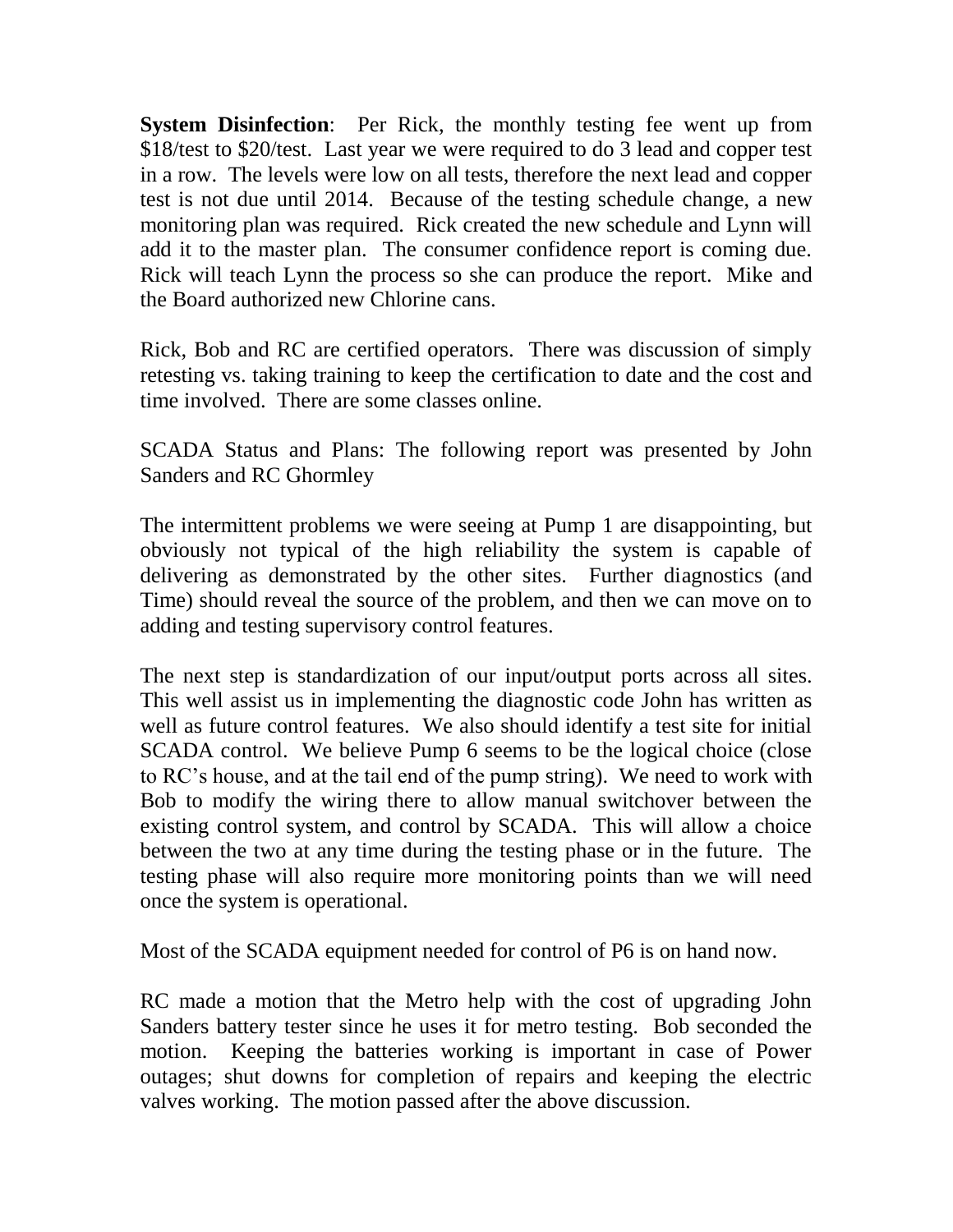The power substation is now more reliable in Starkville; therefore the ranch is experiencing fewer outages.

**Voice Radio System**: RC presented the following report:

March 6, 2012

All, I propose we purchase a few more radios, now that we have a good idea of how well the system is working.

Desktop for John Sanders (he currently has a handheld plus a mobile radio in his pickup) Desktop for John Noard Mobile for John Noard's ranch roustabout Assuming that Nancy ends up on the board, she may want a desktop instead of Mike's handheld. Or maybe no radio at all? Spare mobile radio Future contractor: mobile for a dispatch vehicle???

I would also like to get a few spare mobile antennas on hand, plus a few speaker microphones for the handhelds, wire, connectors, external speakers, etc.

Excluding possible future contractor radios(s), the above comes out to somewhere around \$ 2500.

RC Ghormley

The radio system is 95% up and running. The POA is paying for their radios and the Metro is maintaining the system. The POA Road Chair, John Noard, has agreed to help with the cost of the radios.

Bob requested a desktop.

Discussion followed on going to "Direct' to save repeater backup power in the event of a power failure. Repeat does not work well if the parties are too close to each other.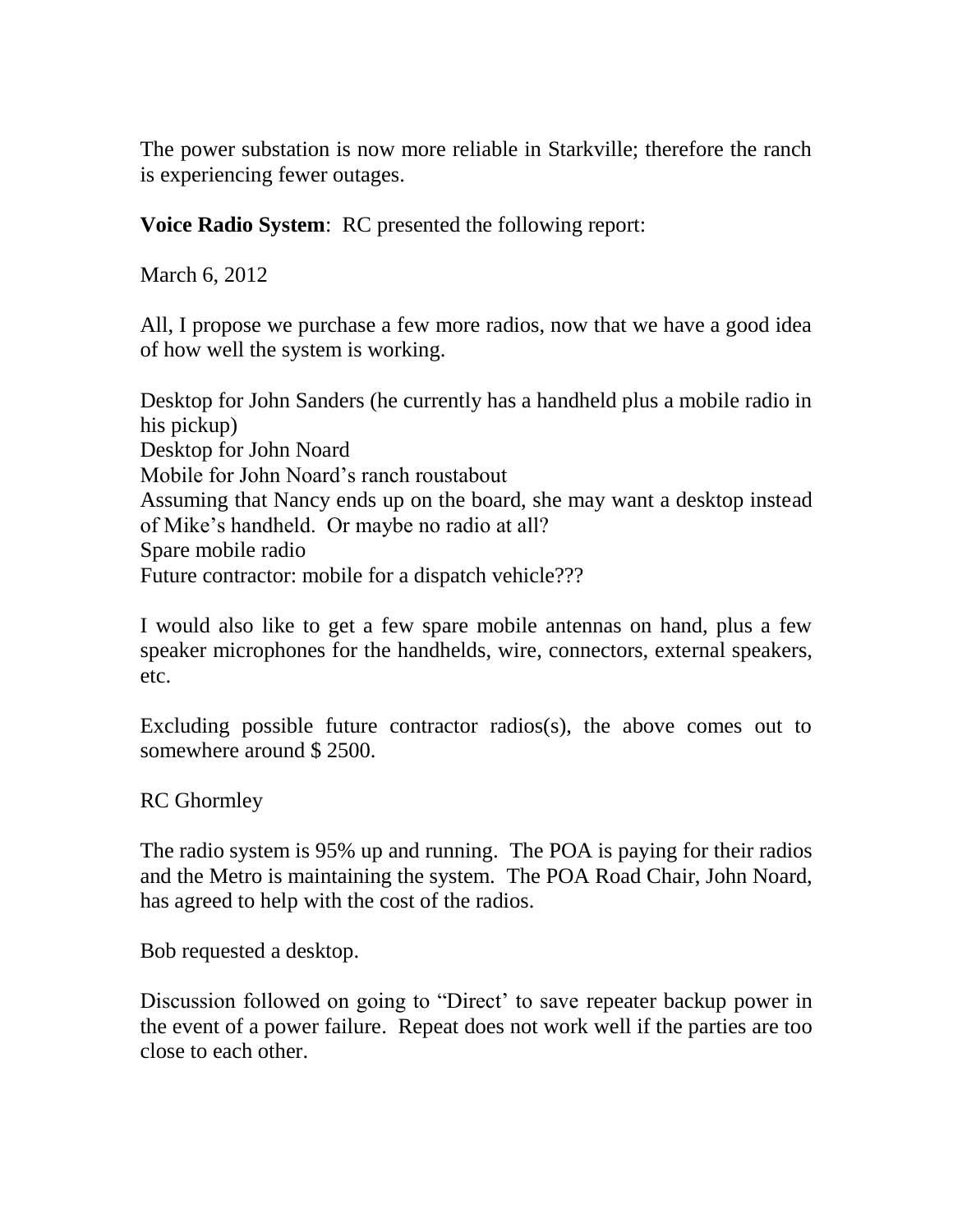RC moved to purchase three more mobile/desktop radios and some miscellaneous associated parts, and Bob seconded. Passed. Note: The POA will purchase their own radios for the road maintenance equipment and for road support.

RC suggested that the Metro pay Jerry a small fee per year for the power that the radio system uses on his bill. After discussion, Jerry will turn in \$ 30.00 /year on his expense report.

**System Upgrades**: Nothing reported

# **OLD BUSINESS**:

# **Power supply to Tank 2**:

There is not enough power at Tank 2 to run a light bulb to prevent freezing. Bob spoke with the owners of H1 and H2. They are not willing at this time to share in the cost of running a line to provide the power needed. The cost to have San Isabel run 3 more spans with a transformer is upwards of \$10,000. We could pay to have it installed with outside contractors; therefore owning the system and H1 and H2 buying from us, if San Isabel would agree. Another option is to trench and bury wire from H3. The cost would be approximately \$5000.00 (\$3000.00 for the trenching and \$2000.00 for supplies). Discussion followed. Mike suggested having a transformer placed at H3 and feeding the existing wiring. Bob will investigate the possibility. We would have the expense of a drop pole and possibly an electrician to make the final hook up and inspection.

# **NEW BUSINESS**:

# **Election Status**:

Lynn reported there were no more Self Nomination forms turned in than positions up for election. The election can be canceled with the adoption of a resolution from the board giving permission for Lynn to cancel the election, and declare Robert L. Scott and Nancy Allred elected. Bob moved to adopt the above resolution, RC seconded, motion passed. Lynn stated that the new board members will be official the end of the day May  $8<sup>th</sup>$ . In the first meeting after that, new officers can be elected and oaths signed to complete the election process. There are a few more items Lynn has to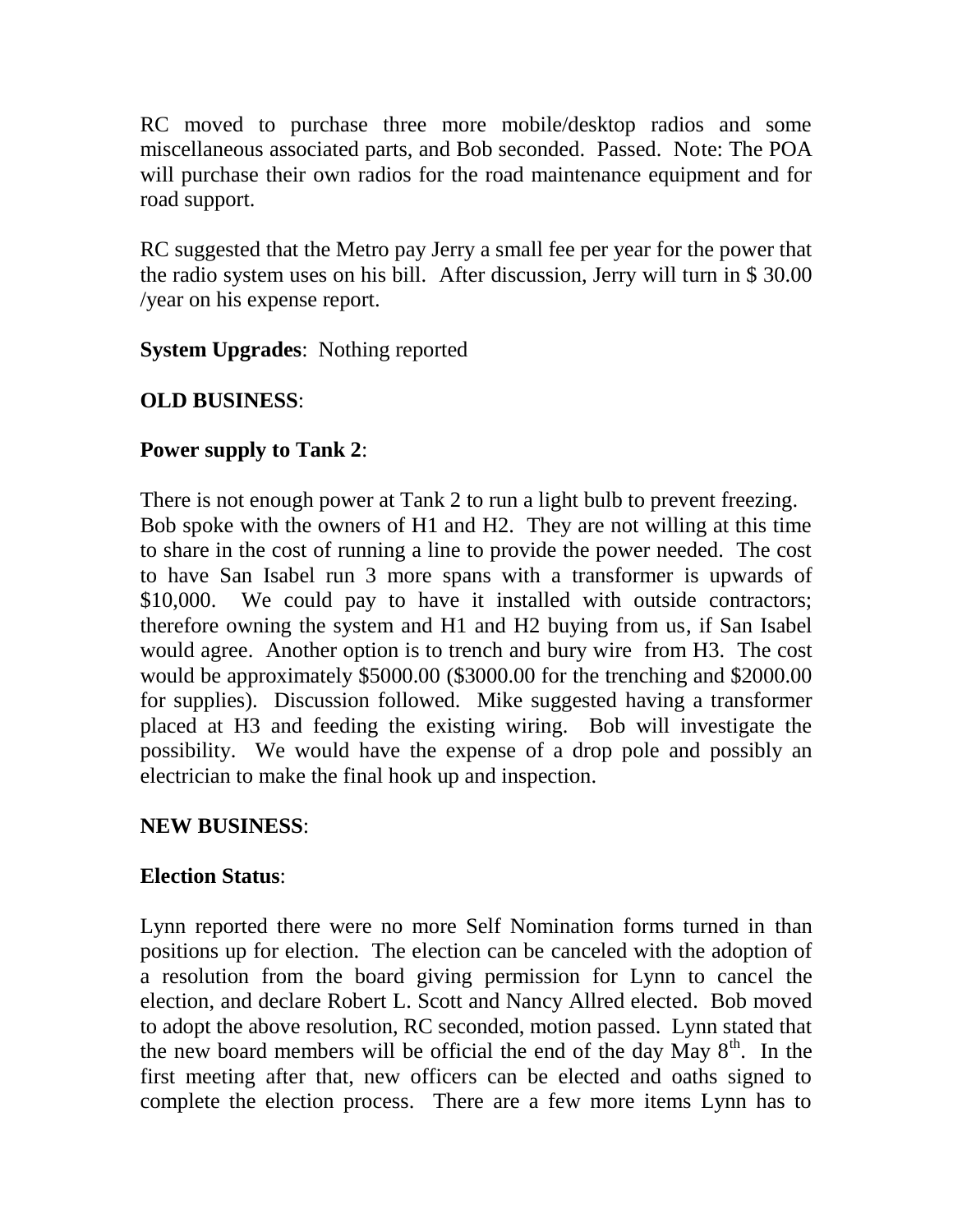complete also. Along with the Oaths of Office signed by the newly elected board members, Lynn will send in proof that the board positions are bonded. That bond expires December 2012.

### **Alternative Excavation Contractor**:

The contractor the Metro uses may not be available after this round of leak repairs. The Metro is preparing for possibly using an alternative contractor. Donna Garrett (representing Trails End Equipment and Trucking, LLC) was present as a possible candidate to fill the Metro's needs. Discussion followed. It was stressed in the case of a leak; the Metro would take priority (with the only exception of a large snow storm). Trails End will possibly hire another backhoe operator. Bob expressed the need for not only a competent operator but also a dependable laborer. The operator will need to also be trained to fix the leaks as well. Donna asked if Paul LaJeunesse would be a good candidate for the laborer. Donna asked if she could get the amounts that we have paid our current contractor in the last few years. Lynn will provide the information to her. Val Allred asked if there would be plumbing involved. That was confirmed. Any time there is work done on the lines, one of the three (Bob, RC or Rick) Metro certified operators needs to supervise the work. This company would be a good fit because they are currently contracted by the POA and live on the ranch. The only conflict would be if there was a major snow storm and a huge leak at the same time. The other factor for a good fit would be less mobilization costs. Donna inquired about whose responsibility it was if a phone line is hit. It would be their responsibility, unless directed by the Metro. Before digging is done, there should be a locate done. Discussion followed. The biggest risk is in Starkville, because of the fiber optic line. Recently, all the lines have been located and marked thru Starkville, and a set of as-builts produced.

### **Rates:**

Bob expressed we are not taking in enough money from billed usage and maintenance fees to cover the water purchased and repair costs. At this point in time, we are selling only half as much water as we are purchasing. If the leaks do not continue, we would be ok. John Parker volunteered to look for water leaks, but was informed that leaks very rarely surface. The basic process to locate a leak is: narrow it down by using the SCADA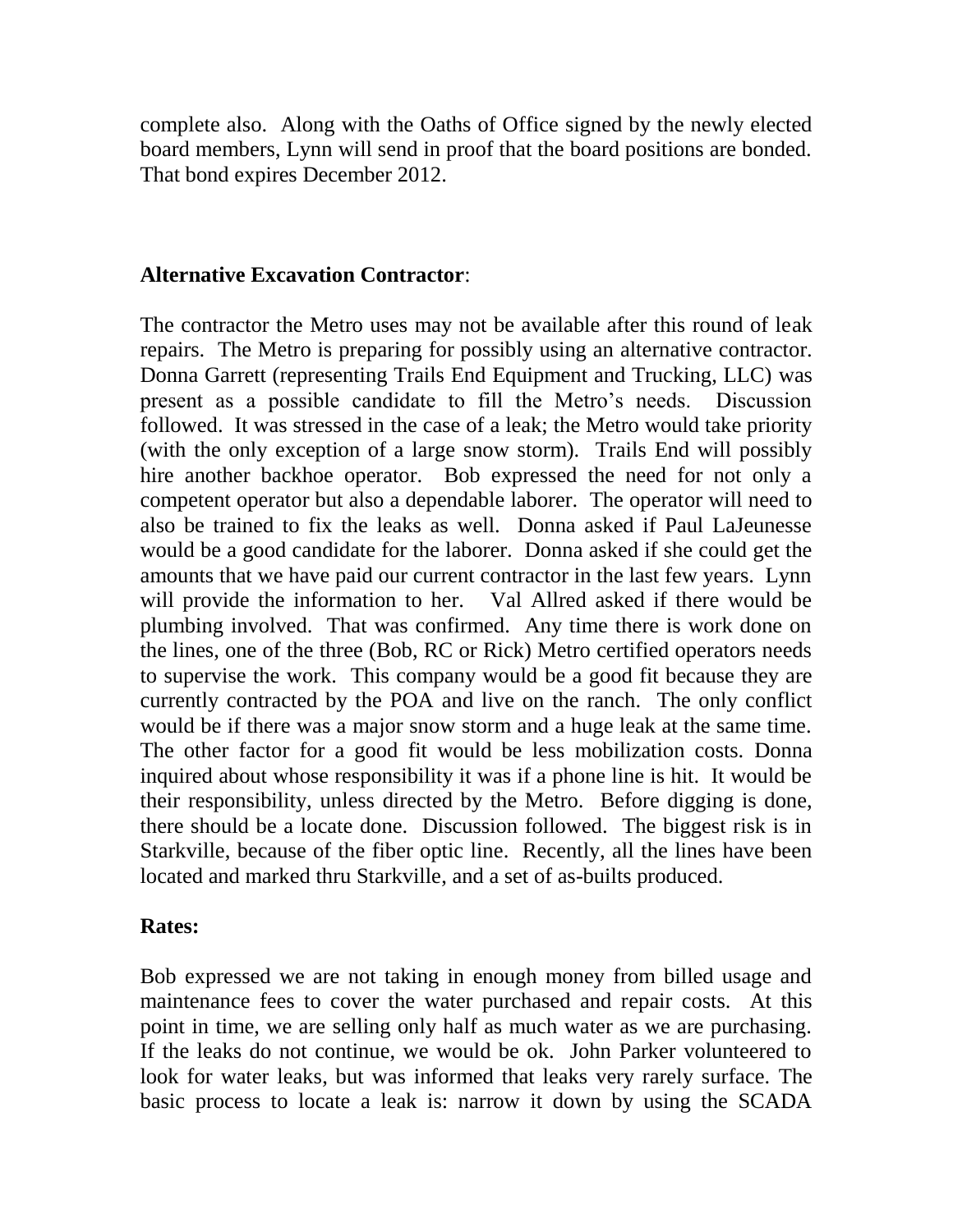system (graphing the tank levels and dropping rates), compare the water flow from the tanks by opening and closing valves , dig the line up and check the flow with the ultrasonic flow meter until the leak is located. Then it can be fixed.

They are still working on locating and fixing the leak on Old Mission.

Joe Modica thanked the board for everything they do, stating they are the "lifeline" of the ranch. He asked if we had a contract with the city. Bob stated that we have a water supply agreement in perpetuity, but that the City of Trinidad can shut off the water in case of drought.

Discussion followed. Points discussed were we are not industrial users, and that our average customer usage is well below that of in-town customers. These may be valuable arguments in the event the City considers shutting us off. Joe Modica stated that the city council is having an executive session in regards to the water for New Elk Mine.

Val Allred asked if the leaks could be caused by the earthquakes. There has been no evidence of this to date. Discussion followed.

RC moved to adjourn the meeting, Mike seconded. Meeting adjourned at 10:30 am.

The next meeting is May 9th at 9:00 AM.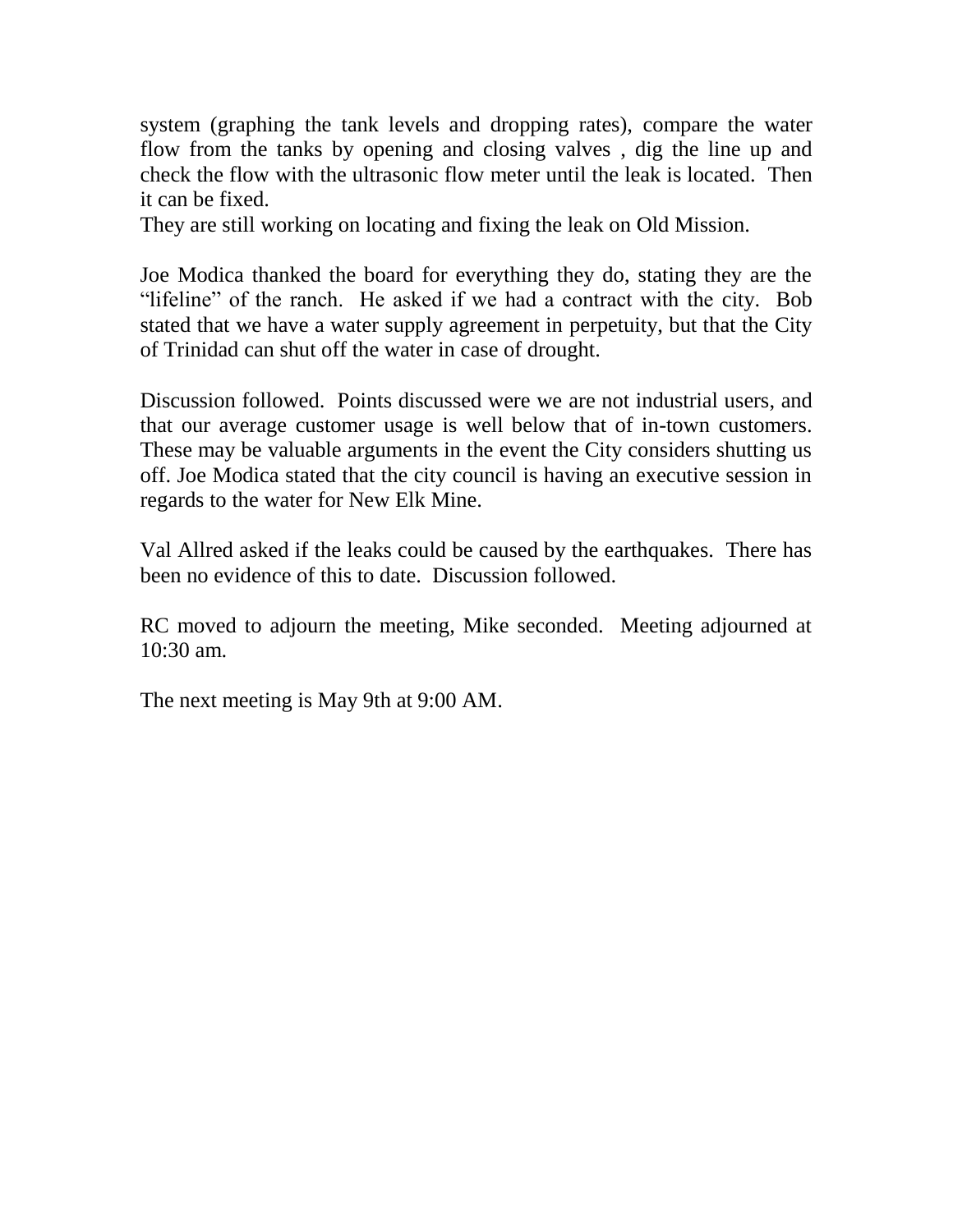## SANTA FE TRAIL RANCH METROPOLITAN DISTRICT (SFTR) MAY 9, 2012 MEETING MINUTES CENTURY FINANCIAL GROUP OFFICE 109 W MAIN TRINIDAD, CO 81082

### **MEETING MINUTES**

**Meeting called to order** by Bob L. Scott at 9:00 a.m.

**Proof of Notice**: was given in 3 public areas within the district and 2 public areas outside the district.

**Roll Call**: Board Members: Robert L. Scott (Bob), R.C. Ghormley (RC), Nancy Allred, Jerry Withington and Rick Kinder - Guests: Lynn McCreight, Mike Shelton, John Sanders and Ernie Parker

### **Determination of Quorum**: Yes

Election Business:

RC Nominated Bob for Board President, Seconded, No other nominations, elected by acclamation.

RC Nominated Rick for Board Vice President, Seconded, No other nominations, elected by acclamation.

Rick Nominated Nancy for Board Secretary/Treasurer, Seconded, No other nominations, elected by acclamation.

Lori Mann (Notary) was present to administer the Board of Director Oaths to the newly elected Director positions (Robert L. Scott and Nancy Allred) Oaths were stated and signed

**Approval of Minutes** – RC moved to approve the minutes as written, Jerry seconded, motion passed

**Treasures Report**: Nancy discussed the Financials**.** Nancy said the exit interview with Mike Shelton and Tim Dixon (auditor) went well. Lynn had everything together that he needed. Tim moved the SCADA expense to fixed assets and said it would be good to just enter all SCADA items into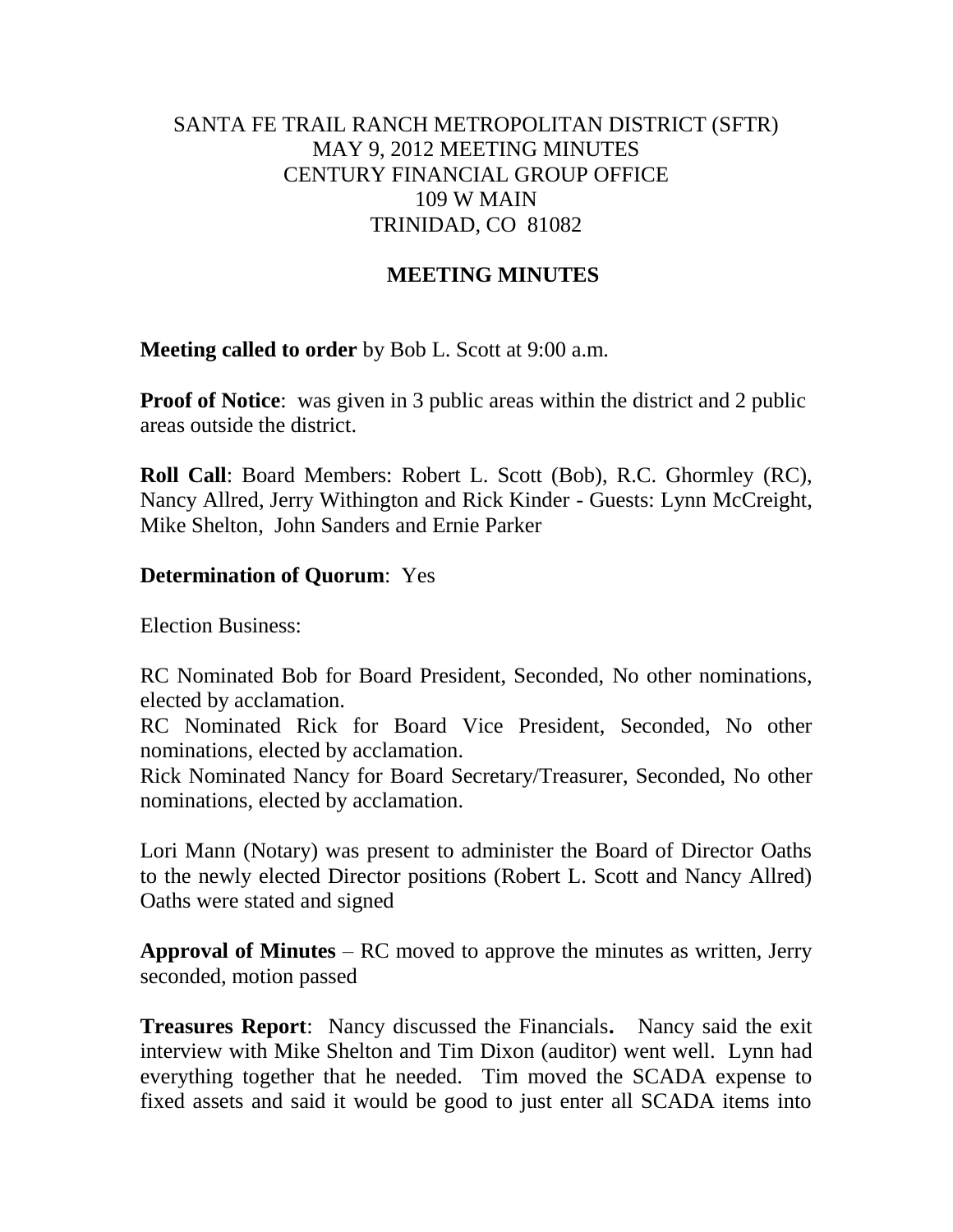fixed assets. RC questioned the "fixed asset vs. expenses"– re: SCADA and Radio System per Tim Dixon. The other item Tim wanted the Metro to consider is "Refunding" the Bonds still owed to reduce the interest rate from 6%. Another option is to borrow the money from a bank and call the bonds for payoff. Discussion followed. Board agreed that would be a good idea. Nancy will explore our options. Nancy will check the Special District regulation on borrowing, Bob stated he feels CRS Title 32 allows the restructuring of debt at the Boards discretion. Discussion followed.

Bob questioned if more money was going to the bond payments then was actually paid for that purpose, since at one time in the past it was difficult to ascertain where revenues were actually applied. It was explained that only the money collected for the bond was going to the bond. Lynn tracks the split between bond, water usage, maintenance, etc. We have to let UMB bank know 50 days ahead of time what extra bonds we are paying. Bob mentioned that the POA is a co-signor on the Bond issue.

Lynn provided the Board with information in regards to future bond payments to be collected. See Attachment A. The Balance Sheet does not reflect that number. Nancy will talk with Tim to confirm that we can put it on the books as a Receivable and Deferred Income. RC discussed the fact that the excess future bond collections was due to other funds being used for bond payments prior to Lynn tracking the collection splits.

Nancy passed out the Audit Report to the Board Members and referred to page 5. Tim was concerned about the decrease in cash (mid-page), only to bring awareness to the Board. It is a common thing w/these organizations. Some organizations (districts) automatically raise dues based on CPI yearly. Discussion followed.

The delinquent list is lower than it has been in years. Nancy and Lynn were congratulated by the Board for their progress on collections.

**System Disinfection:** Per Rick, the consumer confidence report was sent on time. The Metro does not have to test Lead and Copper this year.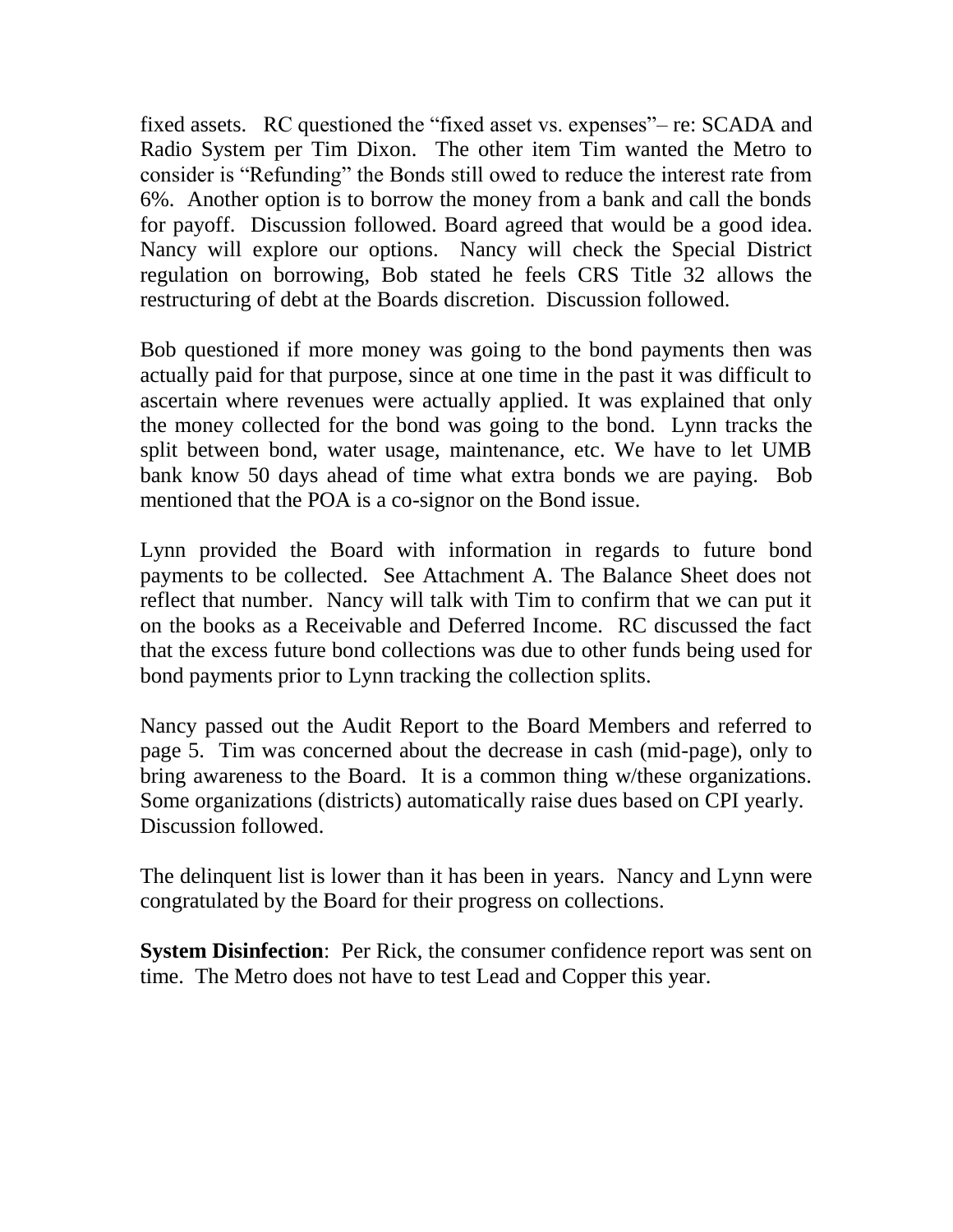# **System Status:**

**SCADA**: RC said the PLC's at pump 1 are working well. Few fixes were needed, heater, insulation blankets and antenna tweaks, under control. The PLC's do not need to be switched out as previously thought.

Controlling pump 6 with the SCADA system is in the works. A little more software is needed. Bob needs a schematic. If all else fails the Lights still work.

The communication committee (per Ernie Parker), asked if the power at Tank 2 strong enough to support a "Viaero" wireless tower. It depends on their requirements. It is currently 120 V 20A power. Discussion followed questioning property owned by POA, and power at Tank 1 and 3. Is it beneficial for "Viaero: to be at any of these locations.

RC is testing the mutual interference with the Metro Radio System and Communication Solutions. More information is required to know if there be any interference with "Viaero".

John Sanders stated they will need more instrumentation at pump 6 than at the other pumps, for the purpose of R&D.

Voice Radio System: RC stated the radio system is running well. There is no easy solution for the morse code system identification problem. FCC requires notification every 15 minutes while in use. It is possible to wire a smarter controller to wait until conversation is over before "Beeps".

**System Upgrades**: No system upgrades to report. The City enquired about backflow protection in the City vault. Bob has verified that there is a Watts cross-connect device installed, and explored the possibility of purchasing a test kit for it. The test kit is prohibitively expensive, unless mandated by the City.

The 60A circuit breaker occasionally opens at pump 3. Bob is going to try a different terminal block connector to see if it alleviates the high resistance problem with wire nut connections joining the controller to motor wiring.

# **OLD BUSINESS**: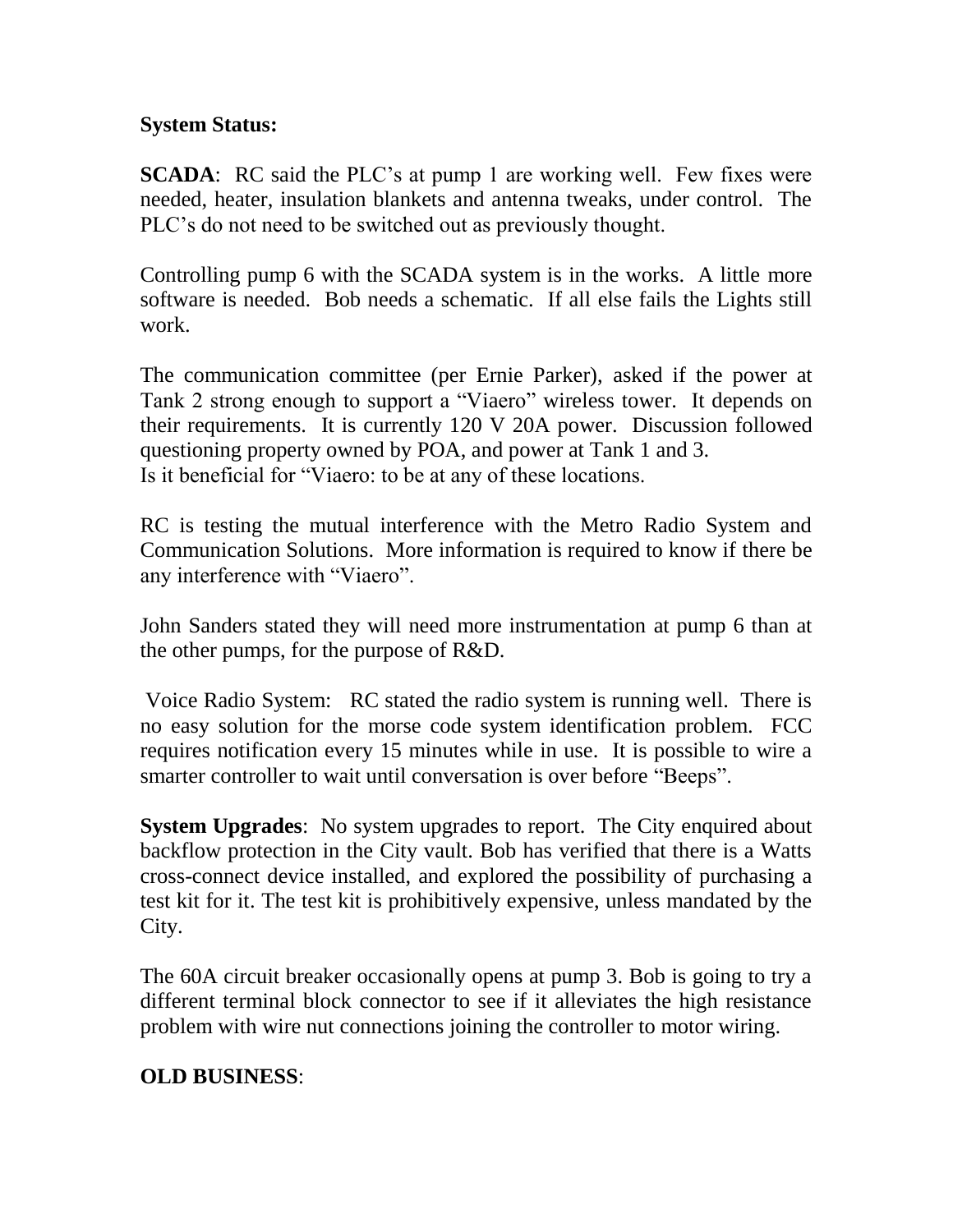### **Power supply to Tank 2**: Covered above.

Leaks: Reports (water purchased vs. water billed) indicate the Metro is using more water than we are billing. Leaks and/or under registering meters is the cause. Generally what we bill covers the cost of water purchased. Ernie Parker stated he has a water softener with a water meter. His cistern has a float. The water softener is reading more water usage than the main line meter. His usage was 870 gallons in 3 months. The water softener meter is reading 300 to 400 gallons per week. It was discussed and agreed to install a positive displacement meter in Ernie's pit and compare the readings between the softener and the pit meter. He will need the final reading on the old meter, when it is installed, so he can get a reading at that time on the water softener meter. If the positive displacement meter works more accurately, it might be cost effective to replace all the meters. The cost of the PD meters is approximately \$ 100.00 per meter.

If the meters are reading incorrectly, adjusting the charges was discussed. The consensus was not to make adjustments; there is no way to fairly determine the inconsistencies.

Bob handed out a report to the Board members illustrating our water purchases versus water sales. We are currently losing well in excess of the AWWA loss standard of 10%, and need to mount a serious leak location and repair effort.

The new electric pedestal for tank 2 is set. Bob spoke with San Isabel in regards to putting a meter in. SI has been waiting for State inspection, but Bob contends that CRS Title 12 classifies us as a Public Service Corporation, which precludes our having to permit our electrical installations.

# **NEW BUSINESS**:

**Kipp** may be moving from the area the first part of June. Garretts "Trails End Equipment and Trucking, LLC" will be taking over fixing leaks, etc. They have hired a new backhoe operator. Nancy questioned, is he their employee vs. the Metro paying the operator direct. It is Garretts equipment, therefore they will be paying the operator. RC discussed the fact that the new operator will need training.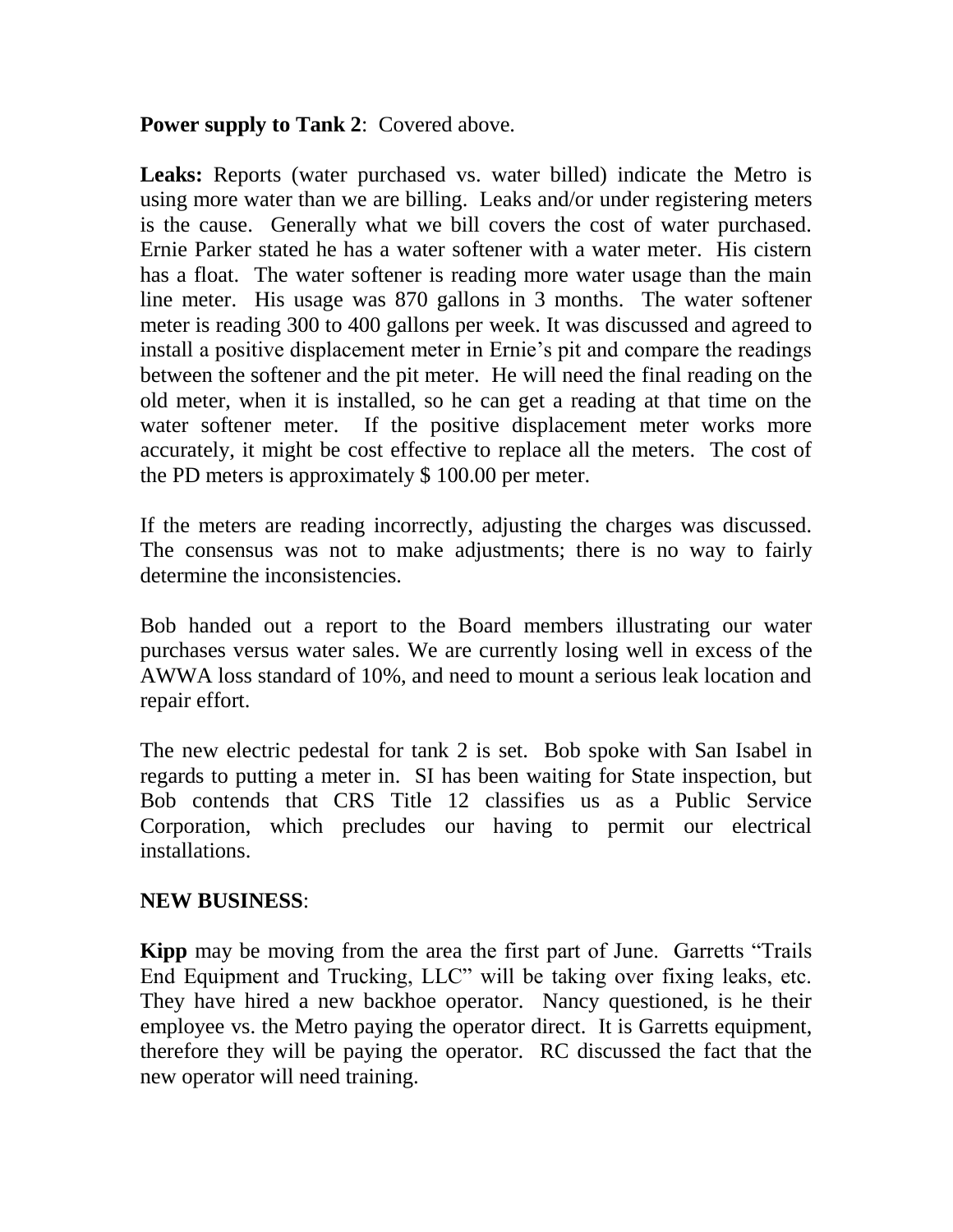May  $24<sup>th</sup>$ , Rick, Bob and RC (our certified operators) will be attending the training class.

**RATES**: There was some discussion on raising the rates. The rates will stay the same at this time.

Mike discussed Tim's statements on the possibility of raising the rates a small amount each year vs. waiting several years and making a big rate increase. Nancy suggested putting the rate review on hold until the possible meter read problem is solved and leaks are under control.

The next meeting will be held on Wednesday, July  $18<sup>th</sup>$ , 2012 at 9am.

Jerry moved to adjourn the meeting. RC seconded. Meeting Adjourned at 10:35.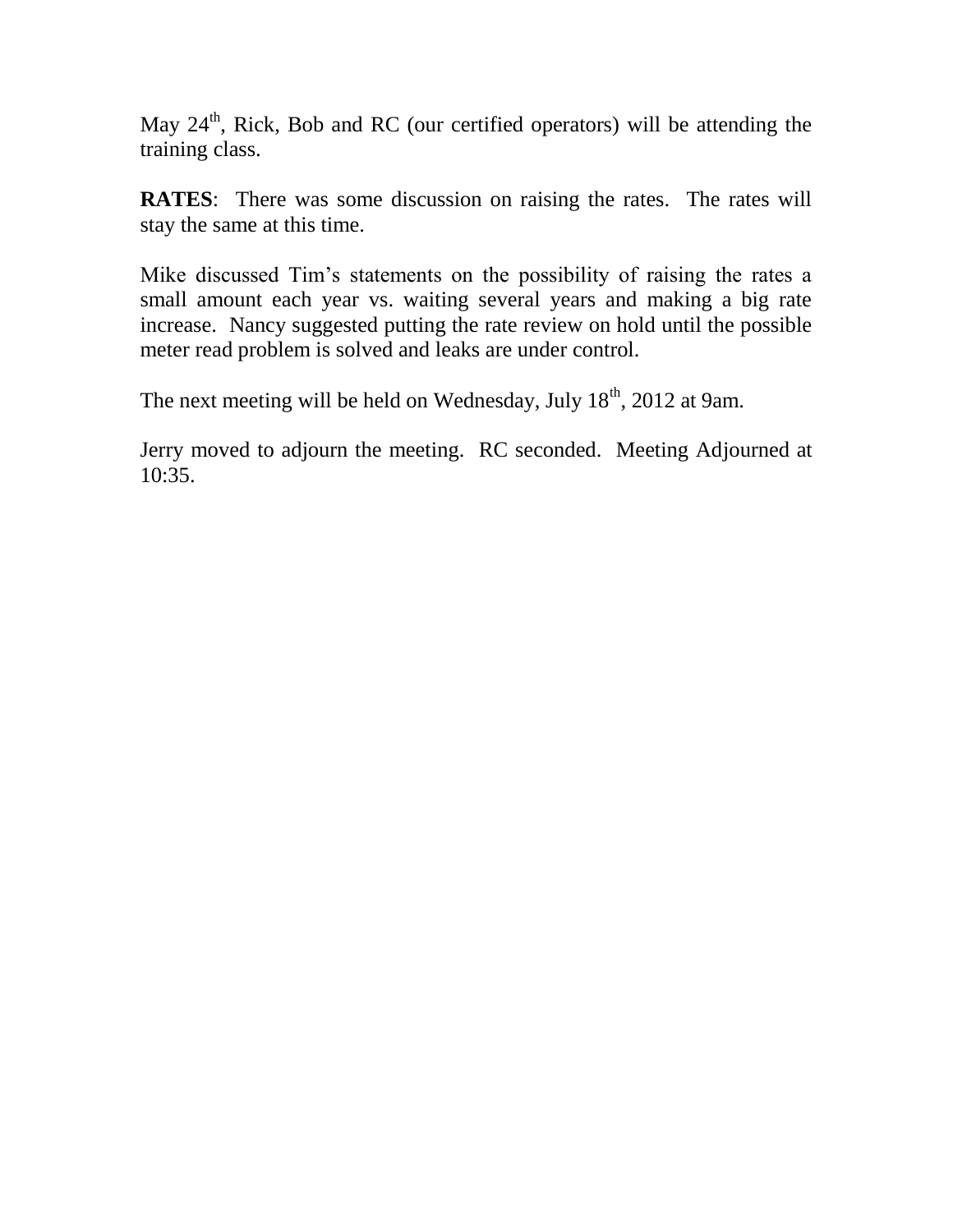## SANTA FE TRAIL RANCH METROPOLITAN DISTRICT (SFTR) JUNE 14, 2012 SPECIAL MEETING MINUTES CENTURY FINANCIAL GROUP OFFICE 109 W MAIN TRINIDAD, CO 81082

### **MEETING MINUTES**

**Meeting called to order** by Bob L. Scott at 9:00 a.m.

**Proof of Notice**: was given in 3 public areas within the district and 2 public areas outside the district.

**Roll Call**: Board Members: Robert L. Scott (Bob), R.C. Ghormley (RC), Nancy Allred, Jerry Withington and Rick Kinder - Guests: Lynn McCreight, John Parker

### **Determination of Quorum**: Yes

### **RATES**:

Bob brought it to the attention of the Board that the 2011 audit showed a decrease in cash flow of (\$61,926.00): page 5 of the "Basic Financial Statement" section of the audit. Discussion followed stating some of the larger items were finalizing the SCADA project and the Radio system and fixing some major leaks in the system. Because of our commitment to the purchasers of our bonds, we are obligated to operate in a profitable manner. The Metro needs to find a way to cover the deficits.

We have significant and unacceptable levels of water loss, both due to leakage and under-reading meters. January 2012 quarter, the Metro purchased 3,268,610 gallons of water and billed 687,000. October 2011, the Metro purchased 2,074,054 and billed 600,320. The average billing for 2011 was 828,000. Using this average, if the water usage, per tier, was increased by .015 (1½ cents/1000 gallon), it would produce an increase in revenue of \$12420.00. If the rate was increased by .02 (2 cents/1000 gallon), it would produce an increase in revenue of \$16,560.00. The maintenance fee is currently \$29.50 per month. It could be increased as well. If they were raised \$5.00/month, it would produce an additional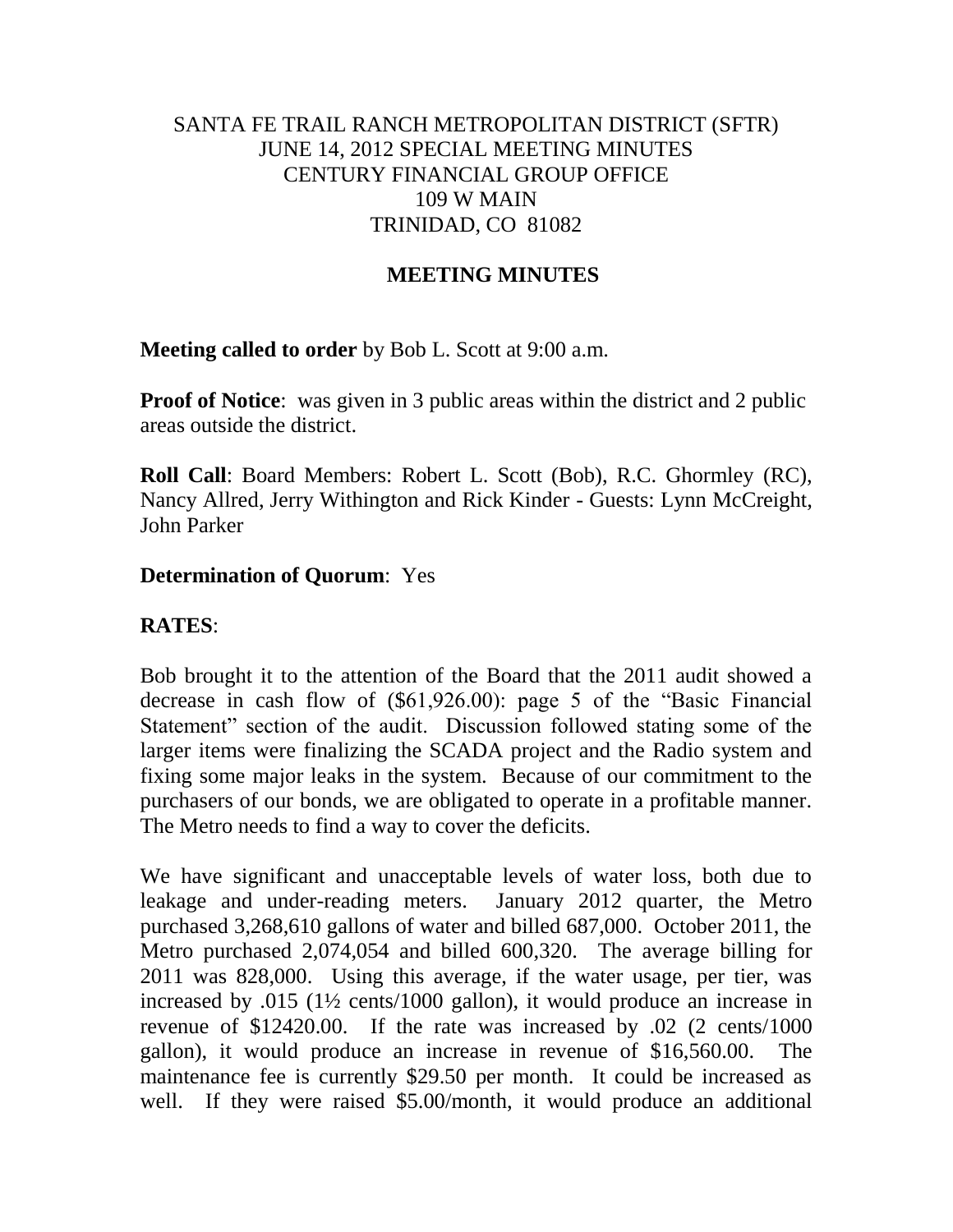\$11100/year in revenue. It was suggested to raise the maintenance fees by \$8.00 per month, producing \$17760.00 per year and raising the water rates by .01 (1 cent per 1000 gallon) on all tiers, producing \$33120.00 per year. Together, this would generate \$50,880.00 of additional income for the Metro.

The other option that should help is to replace all the meters with positive displacement meters. There is a 7-10 year life span of the meters, and many are past that age already. It is questionable if a grant or loan can be obtained for the meters, due to Tabor laws.

The water loss has been cut in half due to locating and repairing major leaks in the system recently, but these repairs have been expensive and have seriously affected our cash position.

The Metro water costs are still much less expensive than hauling water. Bob said he was paying \$20 per 1000 gallons 10 years ago and hauling it himself. Our proposed rates are only \$2.00 per 1000 higher, delivered to your cistern.

Bob made a motion and Jerry seconded, to increase the maintenance fees by \$8.00 per month and increase each tier of the water rates by \$0.01. Motion passed. The rates will be as follows and will be in effect immediately and determine the pricing for the coming billing.

22.00 Per 1000 gallons 1-5000 gallons per month 29.00 Per 1000 gallons 5001-10000 gallons per month 34.00 Per 1000 gallons 10001 and up gallons per month

The next meeting will be held on Wednesday, July  $18<sup>th</sup>$ , 2012 at 9am.

Jerry moved to adjourn the meeting. Rick seconded. Meeting Adjourned at 9:45.

Refer to letter sent with the billing dated July  $10^{th}$ , 2012.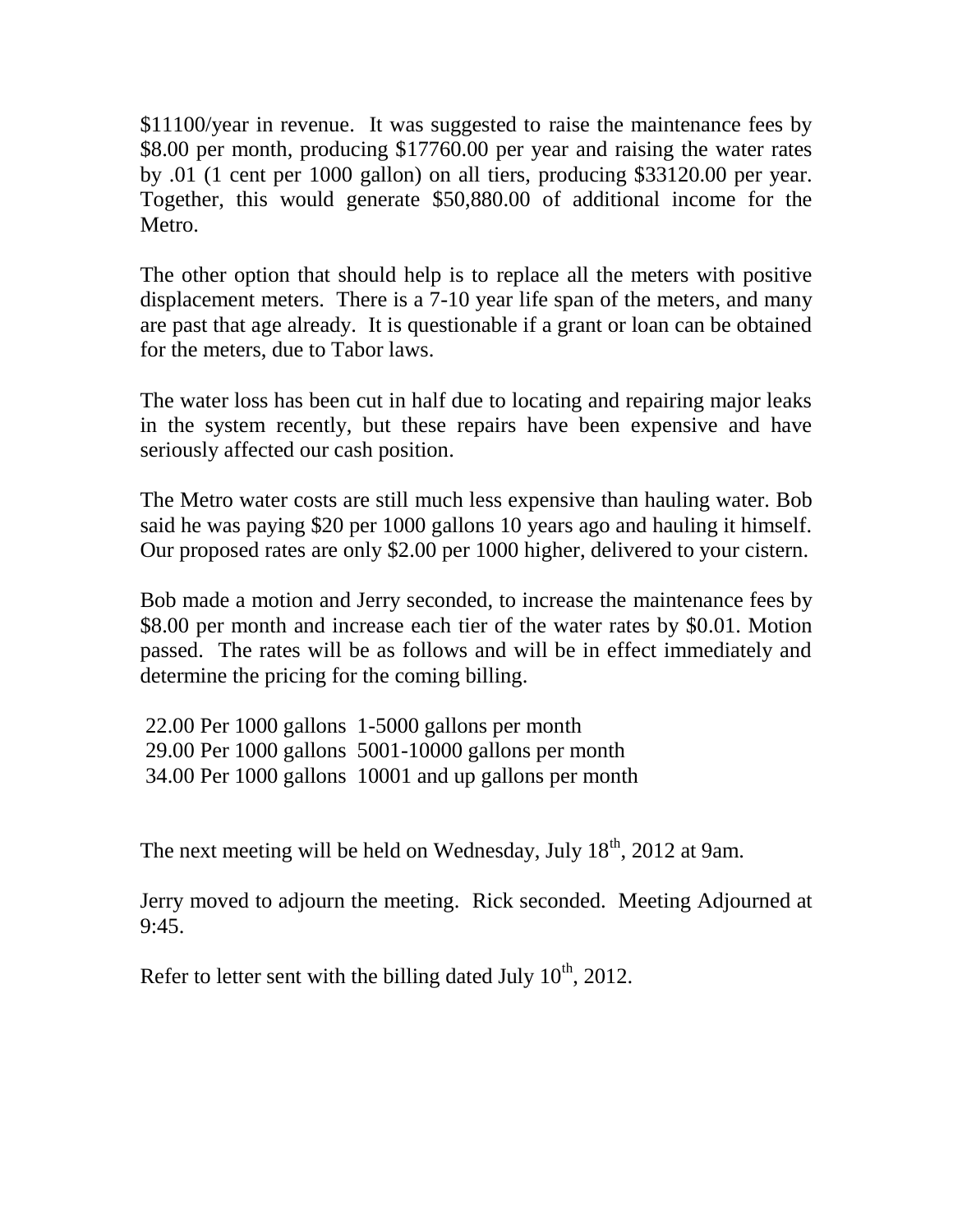## SANTA FE TRAIL RANCH METROPOLITAN DISTRICT (SFTR) JULY 18, 2012 MEETING MINUTES CENTURY FINANCIAL GROUP OFFICE 109 W MAIN TRINIDAD, CO 81082

### **MEETING MINUTES**

**Meeting called to order** by Bob L. Scott at 9:00 a.m.

**Proof of Notice**: was given in 3 public areas within the district and 2 public areas outside the district.

**Roll Call**: Board Members: Robert L. Scott (Bob), Nancy Allred, Jerry Withington and Rick Kinder - Guests: Lynn McCreight, Carol Rankin, John Parker and Betty Withington

### **Determination of Quorum**: Yes

**Approval of Minutes** – Jerry Withington moved and Rick seconded to approve the May  $9<sup>th</sup>$ , 2012 minutes, motion passed. Rick Kinder moved and Jerry seconded to approve the June 14, 2012 Special meeting minutes, motion passed.

**Treasures Report**: Nancy discussed how the Profit and Loss is misleading the way it is set up with regards to the Bond income and the water tap fee income. She discussed this with Tim Dixon (auditor). The bond income is on the P & L because initially each owner did not receive a bill for the \$4054.05 due from each owner. Therefore, by USA Accounting Standards, the bond income was not put on the Balance Sheet as a Receivable, but as it is billed, goes into Bond Fees Income on the P  $&$  L. Still owed by owners for the Bond (if paid out thru March of 2019) is approximately \$837,000 therefore the income is overstated on the P & L.

The City of Trinidad portion of the Water tap fees is a pass thru amount. The entire water tap fees are currently recorded in the Plant Invest. Fees/Meter Pit Income account. Nancy discussed putting this portion of the water tap fee as a Payable on the Balance Sheet vs. an income item on the P & L with Tim Dixon (auditor) and he agreed that portion could be changed.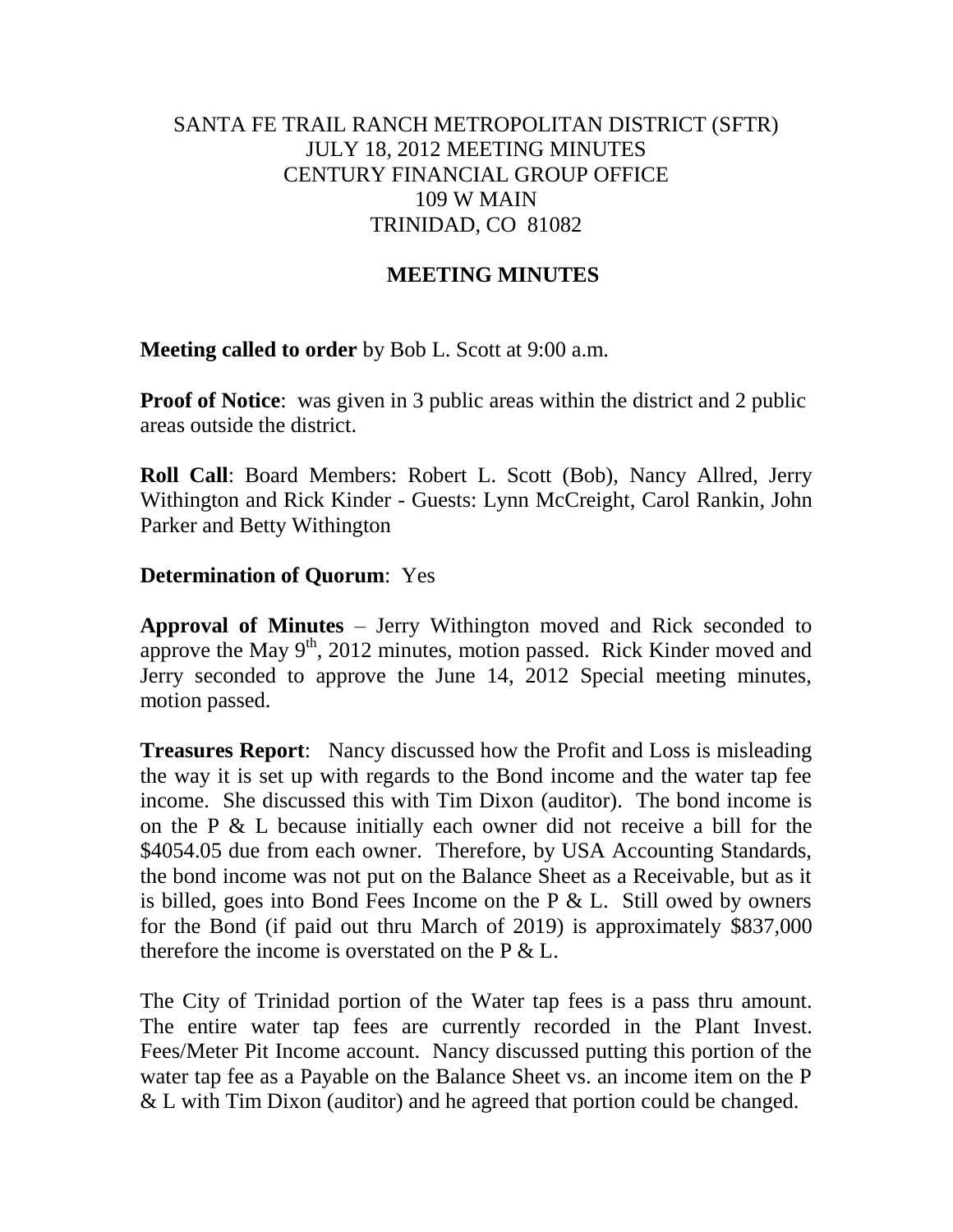Nancy also discussed the plans to re-fund the Bonds owed to lower the interest rates, therefore paying them off sooner and generating an additional \$17,000 + operating funds for the Metro. Tim Dixon (auditor) suggested the re-funding. The question was asked if the owner's bond payments would be lowered if the bonds were re-funded. Bob stated that re-funding does not reduce the obligation all owners took on to pay the bond fees so the bond payments will not be reduced. The Metro lawyers have said any savings realized by re-funding could go toward meeting operating costs. When the re-funding occurs, at that time the new loan will be placed as a payable on the Balance Sheet and the Bond Fees Income being billed will no longer show on the  $P \& L$ .

Once the re-funding occurs, Nancy will make suggestions to the Board for restructuring the financial statements to better reflect the Net Income/Loss. Currently, if those changes were in place, as of the end of June, 2012, the P & L would reflect a loss of (\$29,842.97) vs. a Profit of \$45,877.11.

The water sales income and the maintenance fee income are the Metro's sole source of revenue and must pay for all operating costs. John Parker asks if in the first half of the year, we have a \$29,000+ loss, is the recent rate increase going to cover the expenses in the future. Bob stated the increase will bring in an estimated additional \$50,880.00 (\$33,120 from water usage and \$17,760 from maintenance fees) and also water purchase expense should go down due to leaks recently repaired, leading to reduced electrical costs as well. The additional operating funds generated from the bond re-funding will help reduce the operating deficit. It is estimated that the rate increase will indeed cover the expenses.

In looking at the financials, Carol asked what SCADA stands for. It is "System Control and Data Acquisition". The SCADA system is a live system that consistently monitors and graphs the water level in the three water tanks. It also shows what pumps are running at any given time. Without the SCADA system, it might take months vs. hours to recognize a major reduction in the water level of a given tank. It is the plan for the pumps to be controlled remotely thru the internet. That expense will probably be incurred in 2013.

Bob stated the Metro has ordered a few new Positive Displacement (PD) meters to replace the turbine meters in locations where usage appears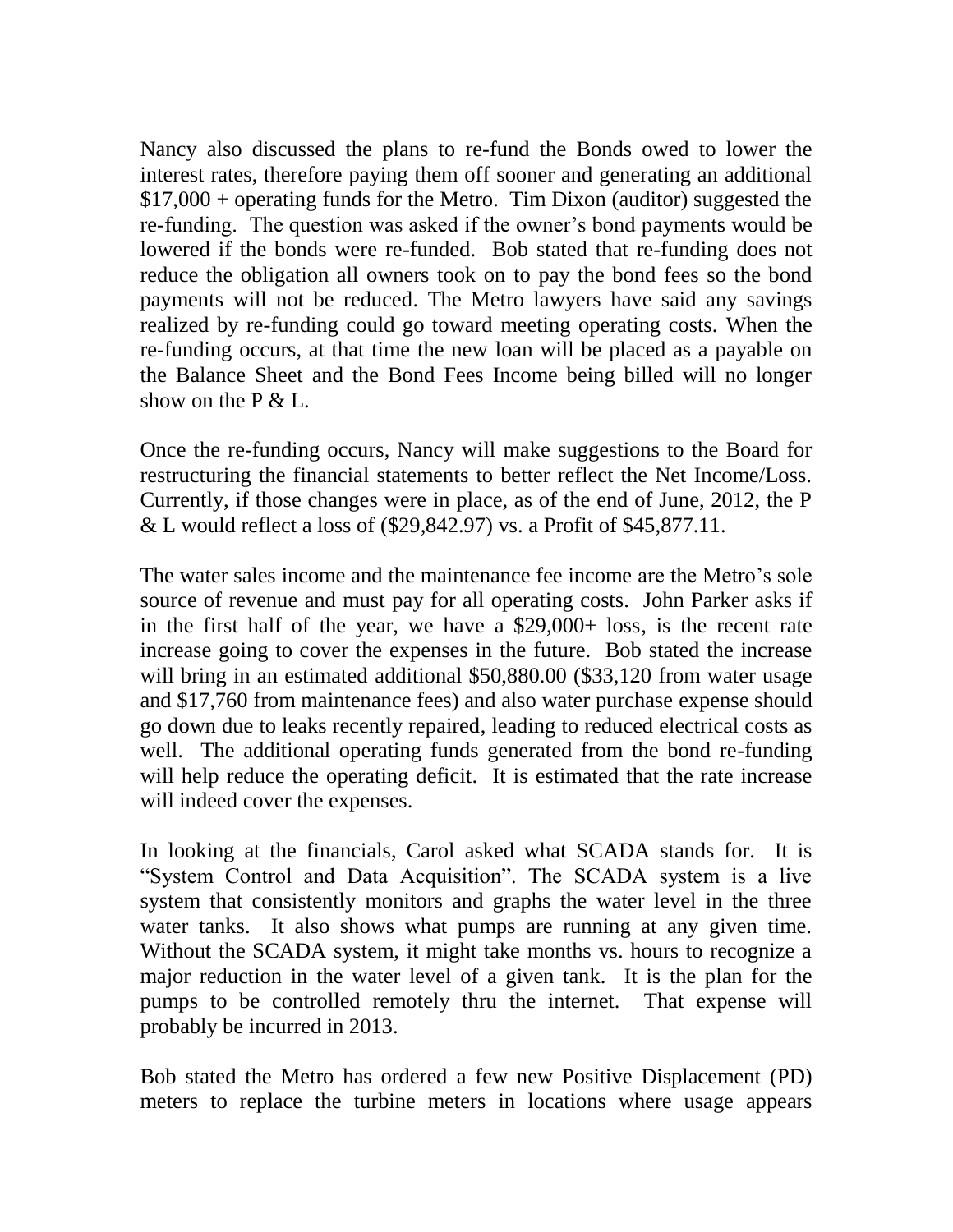unusually low. PD meters measure the water usage more accurately due to the use of pistons that work back and forth. A spreadsheet is currently maintained on meter reads to recognize the old style meters that are not giving accurate water usage reads. Bob has tested the two types of meters side by side and concluded the new meter will read 20 fold more usage compared to the old style meters at extremely low flow rates. The owner will be notified if their meter is being switched out and a picture of the old meter reading will be taken. Meter life is  $7 - 8$  years. We are at that threshold with many of the existing meters.

Betty commented on the number of volunteer hours the board and others put into the water system. If they were to stop, and the Metro would have to pay for all of the services they give their time for, it would cost the Metro a large sum of money.

**System Disinfection**: Per Rick, he used his last drum of chlorine and will have to purchase more next month. The chlorine levels are holding better than last year. With SCADA, the monitoring is better. The Metro does not have to test Lead and Copper this year.

**System Status:** SCADA is working well. We think we now have enough power at tank two to operate the pumps remotely. The programmable logic for remote operation of the pumps will take place one step at a time. The voice system is working very well. It saves many hours of running back and forth to and from leaks, etc.

**SCADA**: Nancy asked if the \$1100.00/month on the cash flow (budgeted) is expected to be spent this year. Bob stated that when the budget numbers are established for items such as SCADA, it is estimated. At this time, the \$1100/month will probably not all be spent and some may be carried over into 2013's budget.

**System Upgrades:** Some of the old meters will be replaced with the new PD meters as previously discussed in the financial section. The cost of a PD meter is \$42.50 vs. the turbine meters are upwards of \$100.00. A PD meter was installed at Ernie Parkers for him to test the water usage from the PD meter vs. the water usage on his water softener system. He was unable to do the testing as hoped due to unforeseen matters, therefore Bob removed the meter. Bob took apart the old meter and found grit inside which is one of the causes of a slow read from the turbine meters. He has found some brass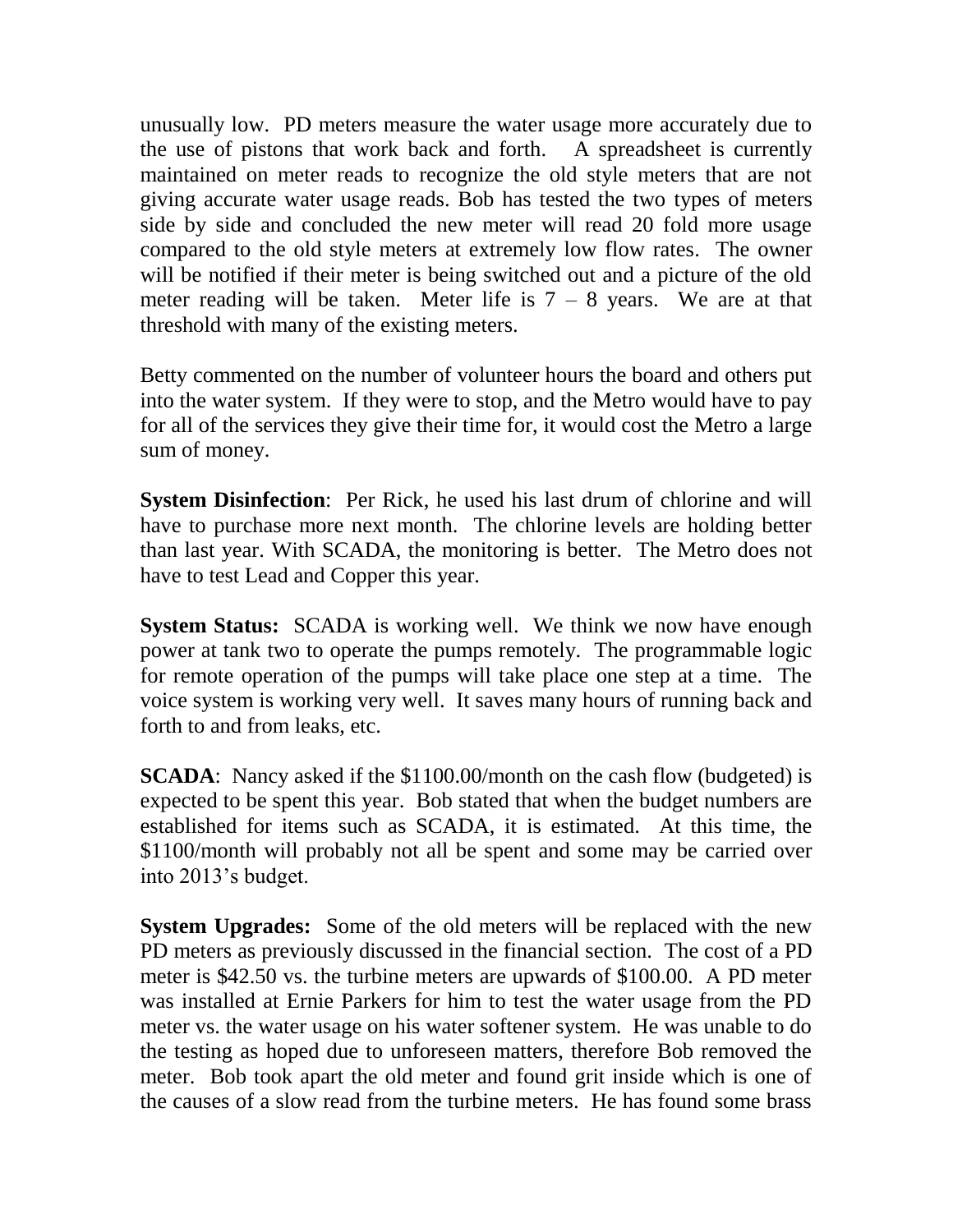screens that should fit in the inlet side of the meters. If they work out, that will prevent foreign objects entering the meter drive mechanism.

# **OLD BUSINESS**:

**Alternative Excavation Contractor:** The contractor the Metro had in mind to replace Nelson and Sons, no longer has their backhoe operator on the ranch full time. The Metro has started using Heath Andreatta Excavation, out of LaVeta, and is very pleased with their expertise and equipment. They do work for Pioneer. They are able to fuse poly pipe for repairing the water lines vs. mechanical connections for repairs. This method has a longer life.

# **NEW BUSINESS**:

**Leakage Rates:** Per Bob, have been engaged in an aggressive leak program – currently, all leaks on the list of known leaks have been found and fixed – it is harder in the summer to perform a leak survey, due to the higher owner usage. When it cools down and the owner usage goes down, detecting leaks becomes easier.

The leaks that are hardest to find are the  $\frac{1}{2}$  gallon/minute (1/4 million gallons/year) leaks. The ultrasonic flow meter does not work well at the very low flow rates. The question was asked what the average gallon/minute leak was. It is 5 gallons/minute. For example, if you turn your hose on, it averages 5/gallons/minute. The target leakage rate to achieve for any water system per the American Water Works Association (AWWA) is 10%. The Metro would be happy with a 20% rate.

John asked if it will be possible next year (using SCADA data) to compare month to month data. Bob stated he did not think that feature was available in SCADA but he has regular printouts that could be used for comparisons.

Below are the meanings of some of the acronyms that Carol asked about:

**SCADA** - System Control and Data Acquisition

**Viaero** – Cell phone company in the area who may be interested in placing equipment on Metro water tanks. Currently the POA has more dealings with them then the Metro

**CRWA** – Colorado Rural Water Association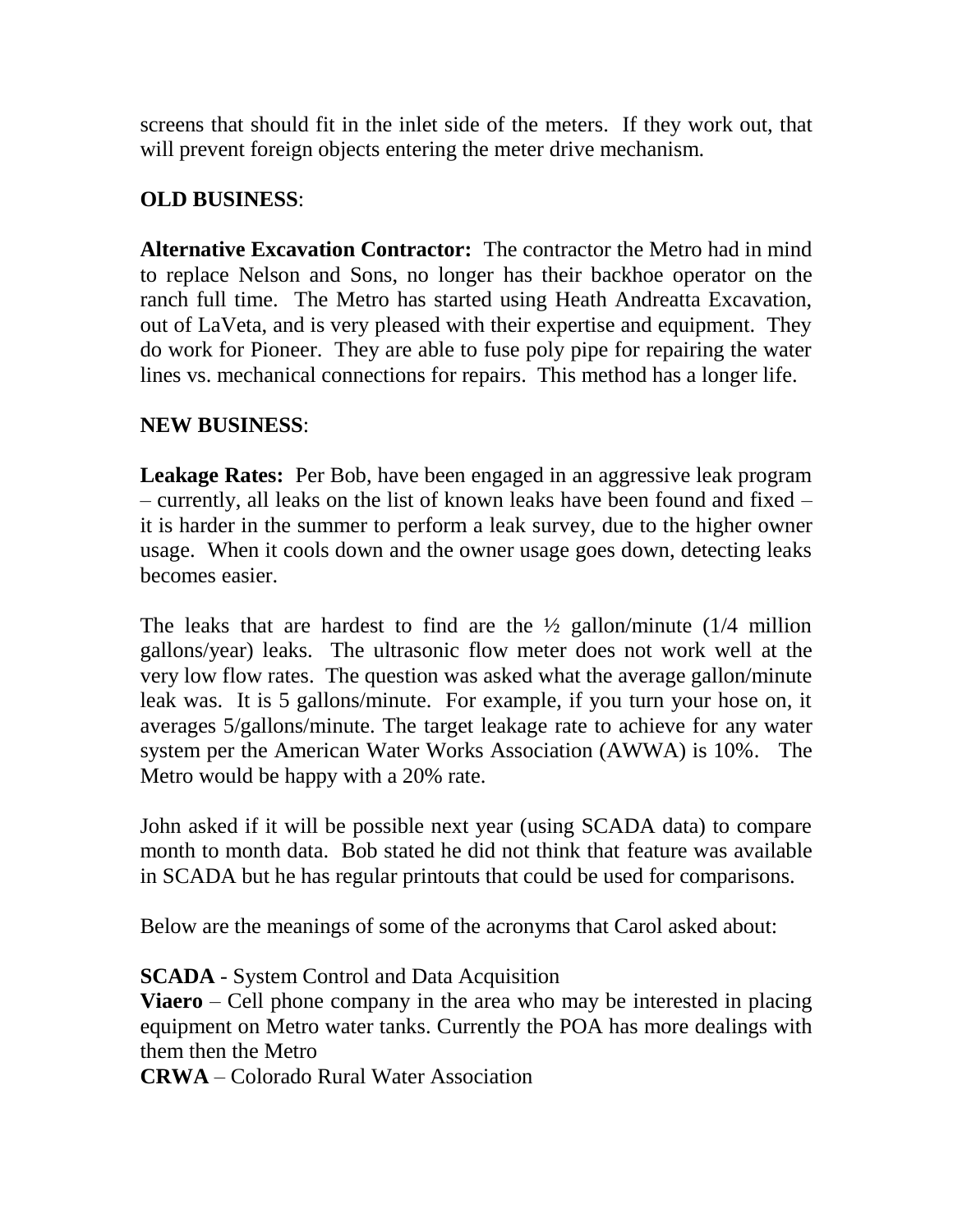The Metro board members take classes offered by the CRWA for Operator certifications required by the State to operate and work on the Metro water system

**CDPHE** – Colorado Department of Public Health and Environment

**SDA** – Special District Association

 The Colorado government entity that governs our Metropolitan District is Department of Local Affairs – The SDA is the Association to help a DOLA organization maintain good standing

- **CPI** Consumer Price Index
- **PLC** Programmable Logic Controller

 This is the mechanism that talks with the SCADA system and will Eventually control the pumps

Betty suggested more owners collect gray (rain) water for watering plants etc. to cut down on the city water usage and reduce usage bills.

John asked if there is anything that other volunteers could do to help with the Metro system. Bob stated that would be great except most of the work is on the water system and certification is required.

John suggested during the POA annual meeting, having a Metro question and answer session. Board agreed that would be beneficial.

The next meeting will be held on Wednesday, September 5th, 2012 at 9am. Lynn reminded the board to be thinking about 2013 budget numbers that are due to the board by October  $15<sup>th</sup>$ , therefore will need to be discussed at the September meeting.

Rick moved to adjourn the meeting. Nancy seconded. Meeting Adjourned at 10:04.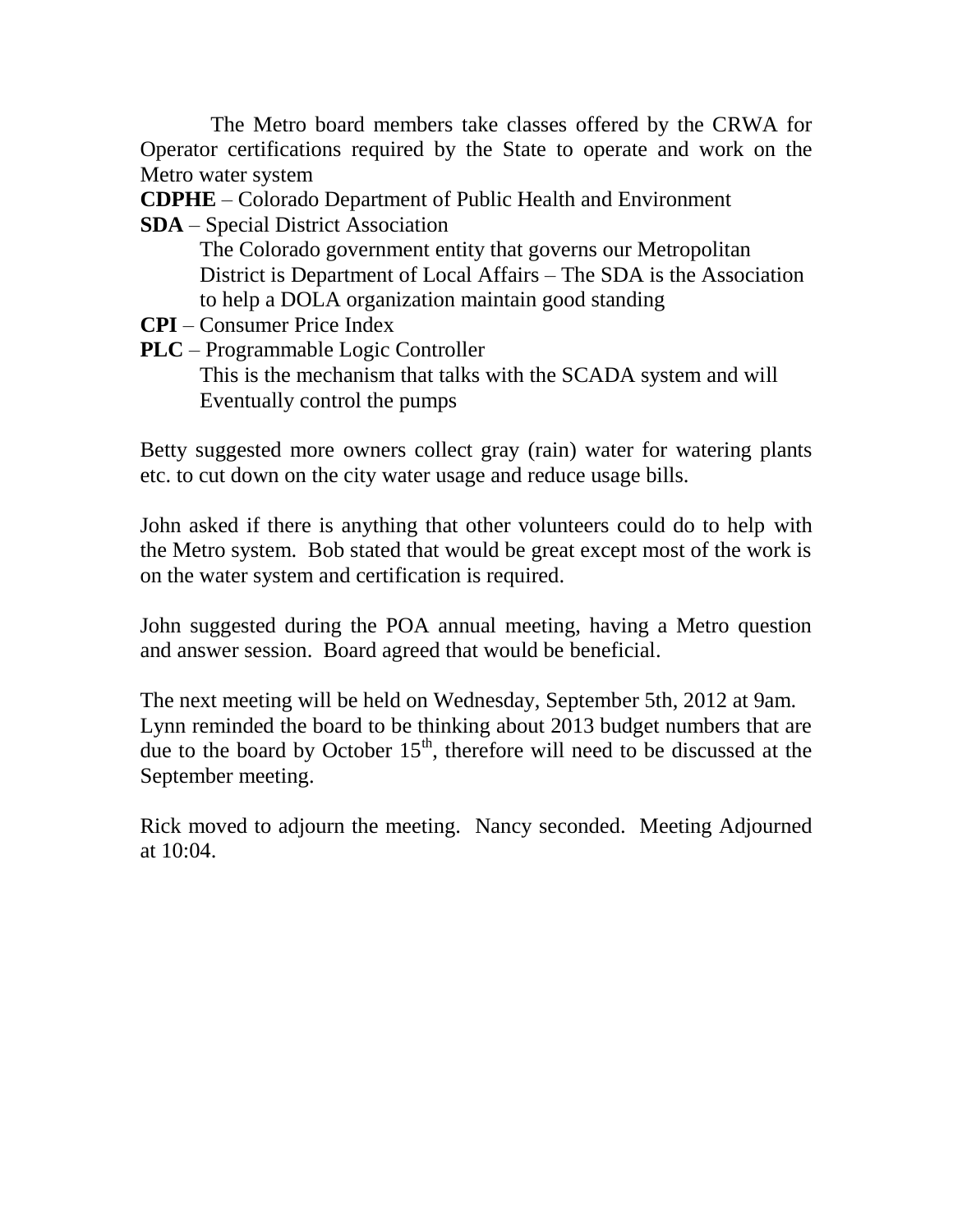## SANTA FE TRAIL RANCH METROPOLITAN DISTRICT (SFTR) SEPTEMBER 5, 2012 MEETING MINUTES CENTURY FINANCIAL GROUP OFFICE 109 W MAIN TRINIDAD, CO 81082

### **MEETING MINUTES**

**Meeting called to order** by Bob L. Scott at 9:00 a.m.

**Proof of Notice**: was given in 3 public areas within the district and 2 public areas outside the district.

**Roll Call**: Board Members: Robert L. Scott (Bob), R.C. Ghormley, Nancy Allred, Jerry Withington and Rick Kinder - Guests: Lynn McCreight and Phil Dunn

### **Determination of Quorum**: Yes

**Approval of Minutes** – Jerry Withington moved and Nancy seconded to approve the July 18, 2012 minutes, motion passed.

### **Treasures Report**:

**Monthly Financials**: Nancy pointed out that the Profit and Loss statement format has been changed to create a more accurate "Bottom Line Operations". The pass thru income and expense items, Bond Assessments and Bond Interest, Tap Fees, PIF-Customers and Bond interest payments have all been moved below the Net Ordinary Income Line. This gives the board a more usable tool to operate the Metro. It was confirmed that RC's understanding is that as of the end of August, the Metro has lost \$ 13,272.65. The gross income was \$ 105,935.11 and the total expenses were \$ 119,207.76.

It was confirmed Nancy's understanding that the breakdown of the existing tap fee is as follows: \$ 5150.00 is paid to the city, \$ 320.00 is paid to the contractor for installation of the meter pit, and \$ 1100.00 is for the parts used in the installation (Meter pit, meter, regulator, small parts). Per Nancy the pass thru item in this fee would be the city fee. The parts (at least the larger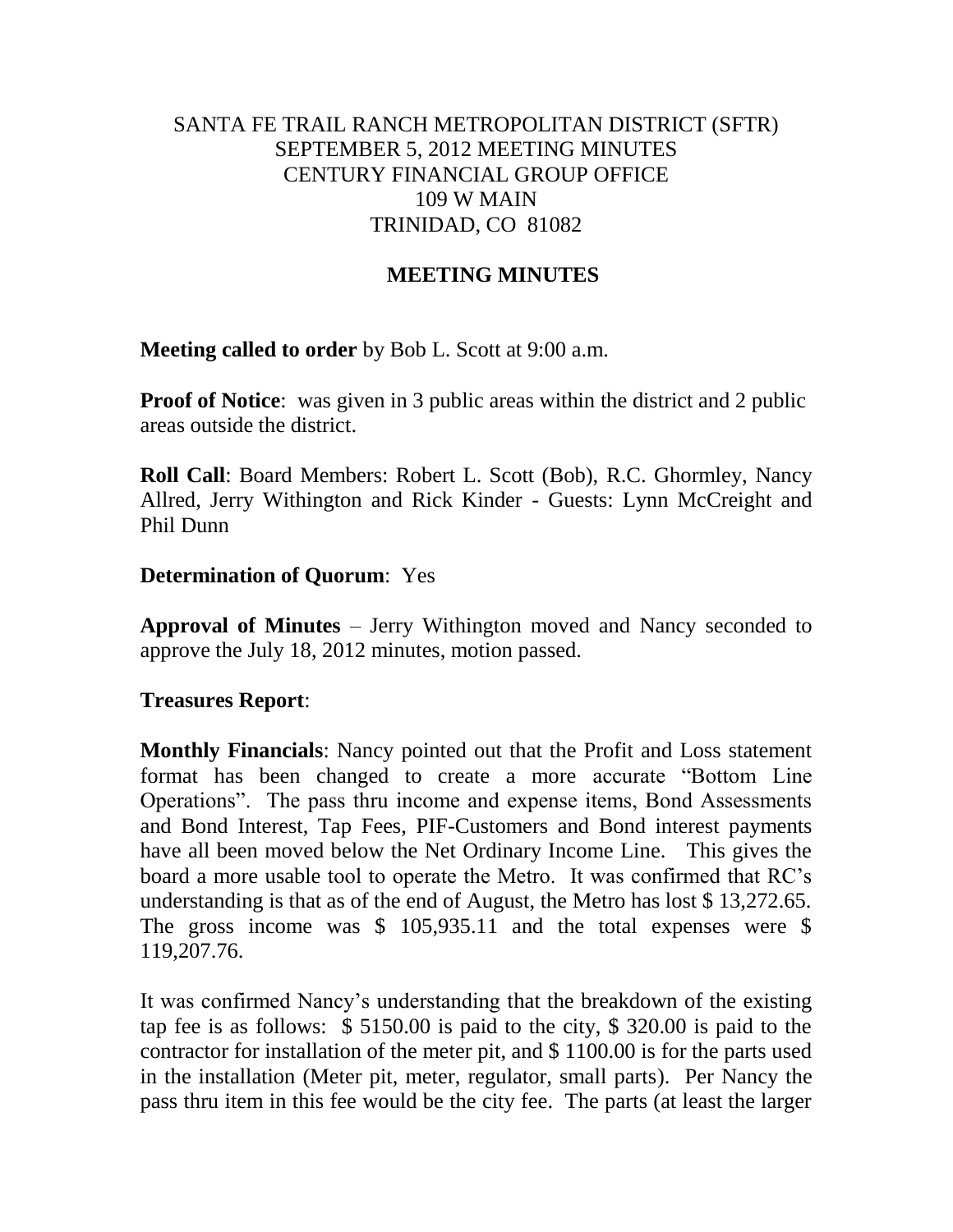dollar items) should be in inventory on the Balance Sheet when purchased, removed when used and either go to COGS or expensed. Going forward, any larger \$ item will be entered into inventory.

Nancy questioned the Bond monies paid out vs. the Bond monies billed. Per Lynn, it is partially bond money collected the end of last year after the bond payment was made, bond payoffs and past due amount collected.

Bob asked what the expense items Storage was in the Utility section. Per Lynn, the \$240.00 is paid to Garretts for the electricity used at the trailer. The Metro has taken over that San Isabel account, therefore will not have to pay the Garretts.

**Cash Flow**: The Cash Flow was not available for the meeting per Lynn.

Bob confirmed the balance of the CD (remainder of the System Completion monies) is \$ 87,213.47. It is his best guess that these monies would be depleted by now if the rates had not been increased, and may eventually be used for repairs.

The \$ 457.61 expense item Metro Meter Costs is for the 10 positive displacement meters that were received recently. There are currently 8 sets left in inventory. They will not be moved from expense to inventory.

Lynn stated that the budget will need to be amended with the state before the end of the year, due to under-budgeted items in 2012. Discussion followed. RC stated both the 2012 amendment and the 2013 Budget Hearing could be handled in the same meeting.

**Delinquent List**: The Delinquent List was discussed. Some of the accounts are paying on a regular basis and some have credit cards on file for regular payments. The liens now print on the property tax bills and when collected (either by the owners or purchased, the Metro gets paid. The Metro is currently going to utilize this method of collections vs. a letter from the lawyer.

**Bond Re-funding**: Nancy stated that technically the Metro is not re-funding the bonds (paying existing bonds with new, lower interest rate bonds). This is the more expensive means of lowering our costs, as compared with a loan to pay the bonds off early. The Metro is looking at borrowing the money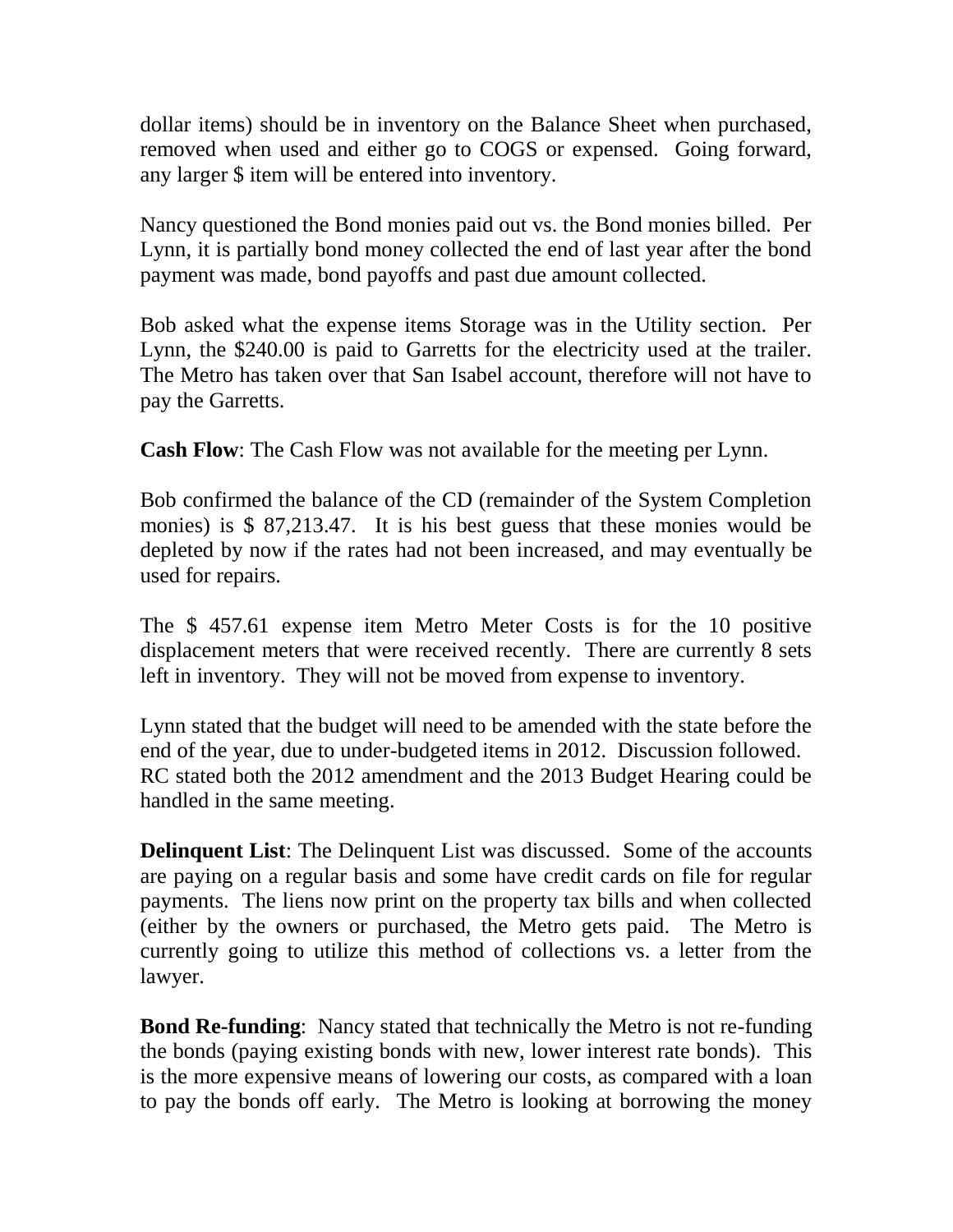from a bank at a lower interest rate (current 6% rate on the bonds), to pay off the bonds. First National Bank has proposed a 5% loan of \$ 530,000 (see attached) for 13 years. From the 355 lots still paying on the bond, the Metro will collect and annual amount of \$ 132,060. The total of the annual loan payments will be \$ 96,511.16. The difference of \$ 35,548.84 would increase the Metro's yearly operating cash flow. The alternative is to continue to pay off the bonds (estimated in 4 years). The money from the owners that continue to pay out the bonds after the 4 years thru March of 2019 would then increase the cash flow. Basically tapping into the excess now vs. when the bonds are paid or a shorter term loan from the bank. UMB, the bond company stated the Metro could call all bonds for payoff at the next payment date in March of 2013 without a premium or call the bonds earlier with a premium but have not responded with that premium amount. International Bank emailed Nancy stating their interest in the loan to pay off the bonds, but have not presented any figures to date. RC confirmed the current interest rate on the bonds is 6%. Tim Dixon (Metro auditor) has been working thru the analysis with Nancy and confirmed the benefits.

Lynn stated that the bond payoffs for the owners are now running between \$ 1750 to \$ 1850. There have been approximately 8-10 payoffs this year and each year that increases. Currently, all bond assessments collected and the interest paid by owners is paid to the bonding company. Each year the payoffs will decrease, estimating more income from payoffs. Nancy stated that bond amortization is different with bonds vs. loans. The base payment either stays the same or increases but the interest does go down with the cash flow.

Bob stated that we should continue to look at the facts before making a decision. We have a formal proposal from FNB and need something formal from International Bank. We also need to know how much the premium is from the UMB, Bond Company, if we call the bonds earlier then the normal payment date in March, 2013. Possibly if there is more discussion with FNB, they will decrease their rates. Even at 4%, the Metro would still be ahead.

**System Disinfection**: Rick is concerned that the budget for Disinfection/Cert/Testing might need to be increased due to having 3 board members certified operators. Since the budget for the state is combined with the Repairs and Maintenance budget, after discussion, it was concluded no increase will be necessary.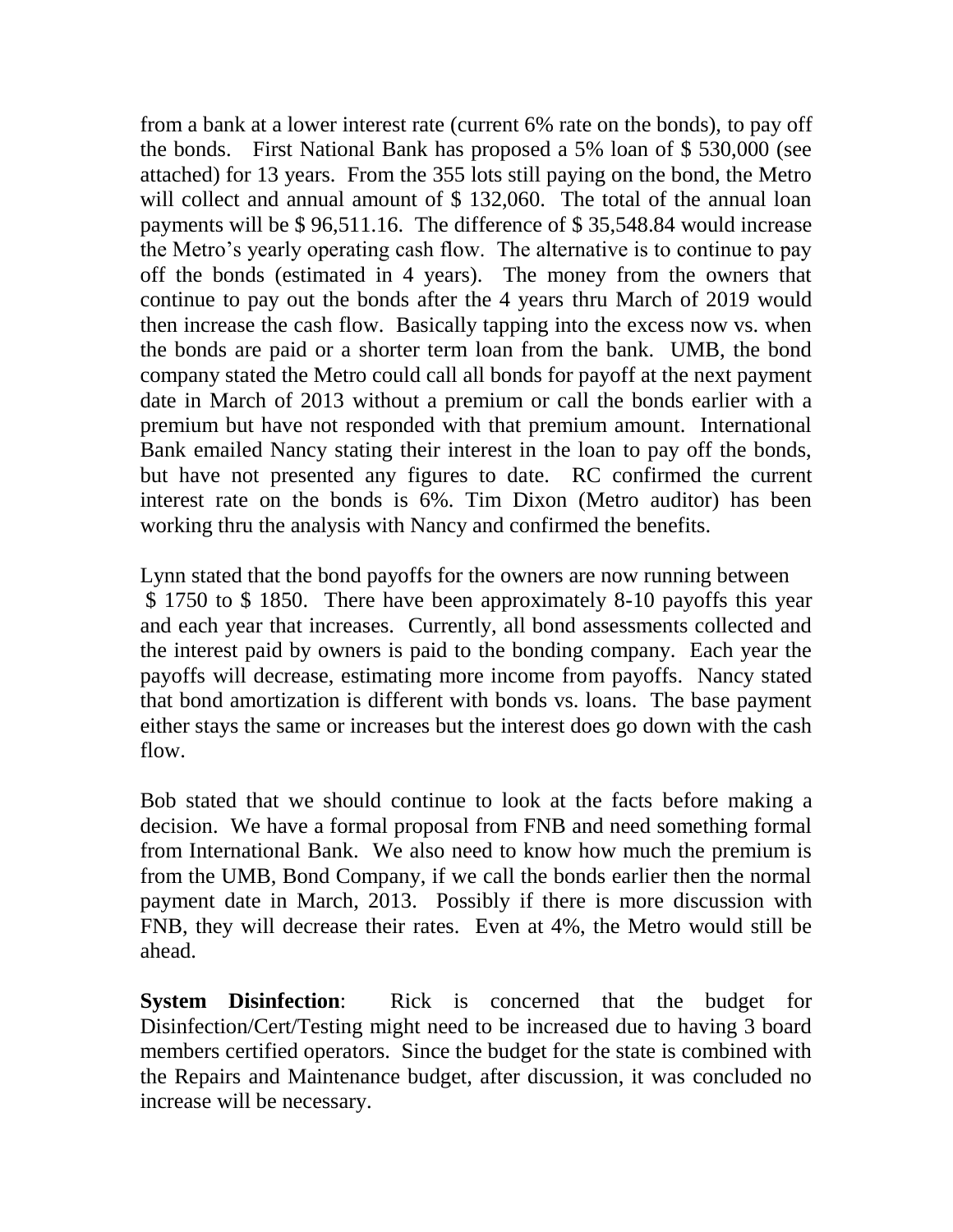Rick purchased two drums of Chlorine in the last month. Rick has not pursued an Automated Chlorine injection system for fear the cost to engineer the system would be too costly. Discussion followed. It was confirmed for Phil Dunn that the City of Trinidad chlorinates the water. The state requires the Metro water to maintain a residual amount of chlorine in the system.

**System Status: SCADA Status and Plans**: RC and John Sanders are considering implementing a test of the SCADA system's ability to control pump 6 based on level information from tank 3. Once the test system has proven to be reliable, it would be implemented into the actual system.

Currently, there are a few glitches in the SCADA system in that you occasionally cannot access the SCADA system on your computer. If the systems start controlling the pumps, there needs to be more dependable access than currently. John is working on ideas for the cause of the glitches.

**Voice Radio System Status/Performance**: RC stated the Radio system is fully established and working efficiently. No changes needed at this time.

### **System Upgrades**: **See "Old Business"**

# **OLD BUSINESS**:

**Leak/City Meter Status:** It has been established that there is a leak between the city vault and pump 1. It is approximately 12 gallons per hour. That calculates out to be approximately \$ 500.00 per year. To go thru the process of locating and fixing a leak that small in a line that long would cost significantly more than \$500.00. It has also been suspected that the city meter in the vault is reading the Metro usage high. In a series of 4 tests, involving filling tank 1 vs. the water usage that the city meter shows, the percentages of the overage read is 5%, 10%, 7% and 17%, average of approximately 10%. This method has several variables. To determine the difference more accurately, a second meter will be installed to compare the readings. If it is indeed gauging high, the only recourse is to request the city change out the meter. It is a 2" line.

It was questioned if SCADA could control the water flow at the city vault. There is no power there. Solar power would be a possibility only if a pole was installed, which would also accommodate the antennae needed. Either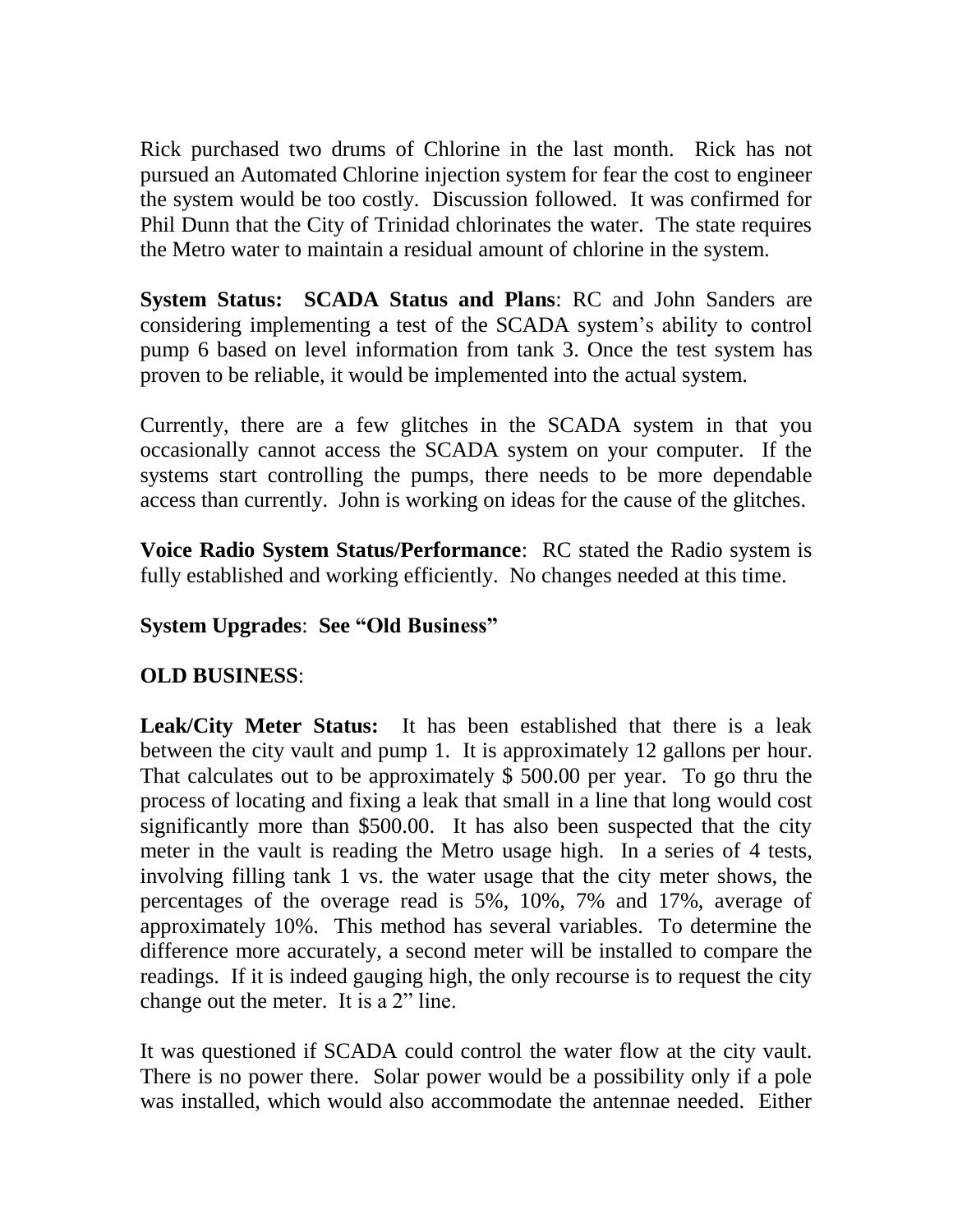Solar or San Isabel Electric requires a state inspection unless is it a low voltage valve (24 or 48 volts). Further discussion to follow.

# **NEW BUSINESS**:

**Appointment of budget person**: Lynn stated the state requires the board to appoint a budget person to oversee the budget process. It is usually the board treasurer. Rick motioned to appoint Nancy as the budget person, RC seconded. Motion passed.

**2013 Budget: Discussion of Preliminary Numbers**: Lynn had established some preliminary income numbers. The water sales number is \$ 96,500, taking into consideration the 2012 usage, leak problems, multiple tiers of usage and the increased rates. There are various ways of calculating. Bob's calculation resulted in \$ 81,897. After some discussion, it was decided to use \$ 90,000 for the budget. The maintenance fee was calculated at \$ 84,600 estimating 2 new taps mid-year. The bond income was estimated at \$ 142,144 taking into consideration current owner's still paying and estimated payoffs during the year. Nancy asked Lynn to email her the 3 year budget file so the two of them can update the file for the 2013 preliminary budget, share it with the rest of the board in preparation for the budget hearing in December. The expense numbers for the 2013 budget were discussed. See below:

| <b>Bank</b> fees      | \$1950.00     |                                          |
|-----------------------|---------------|------------------------------------------|
| Legal Fees            | \$2000.00     |                                          |
| Accounting            | \$43280.00    |                                          |
| <b>CPA Costs</b>      | \$3600.00     |                                          |
| Co. Conserv.          | 745.00<br>\$  |                                          |
| <b>Utilities</b>      |               | \$50000.00 (includes water and electric) |
| Fuel Reimb.           | 8000.00<br>S  |                                          |
| Insurance             | \$            | Will get an estimate from the ins co.    |
| <b>System Repairs</b> |               | \$80000.00 also labor and Sanitation     |
| Meter Install.        | \$<br>600.00  |                                          |
| <b>Meter Costs</b>    | 4400.00<br>S  |                                          |
| System Expan.         | 7000.00<br>\$ |                                          |

It was determined to increase the new tap number from 2 to 4 in 2013 and that all related budget items should be increased accordingly.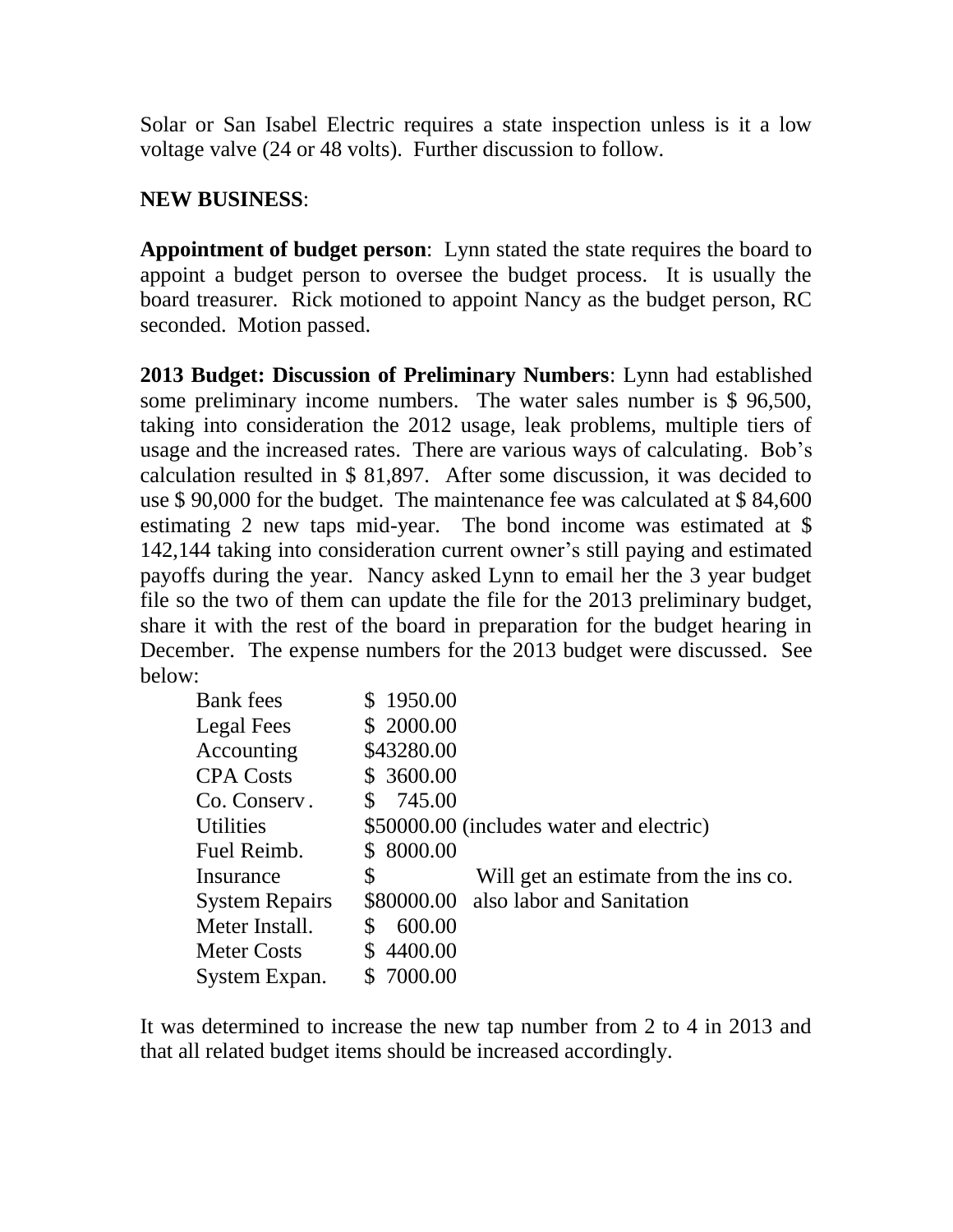RC stated that for budget purposes, it has been discussed in previous meetings to replace all the older meters with positive displacement meters. He suggested replacing 25 meters of owners that have a stable history of water usage, in order to produce an accurate before and after comparison. If their usage increases consistently for a period of time, we should possibly replace all the meters. Discussion followed. Rick brought up the fact that the existing new meters that we have in stock should be installed soon. Discussion followed as to the lead content of those meters. Bob stated that they are now making brass without lead, and that Statute will require the use of low lead meters next year for all new installations. It was suggested to purchase 25 more meters (check lead content) with the money from the theft reimbursement. Nancy asked Bob if those would be purchased in 2012 or 2013. Bob responded 2012.

RC reviewed our water buys for the past several months. In thousands of gallons, Feb 2012 was 943, Mar was 717, April was 763, May was 750, June was 894, and July was 712. After the recent leak fixes including the fairly significant one located on Lodegpole, RC is forecasting an August buy (August  $15<sup>th</sup>$  – Sep 15th) of 540,000 gallons. If the downward trend continues, this will be a testament to our leak repair efforts and make a positive difference in our operating funds.

**Budget Hearing Date Established:** After discussion, the budget hearing date is set for December 6, 2012. Lynn will post in the newspaper and other appropriate places.

**POA Annual Meeting**: Bob stated that the Metro will make a brief presentation at the POA Annual Meeting on October  $6<sup>th</sup>$ , 2012. Bob purchased a projector to use with a computer. The presentation will include education on the general size, configuration and complexity of the system.

**Tap Installation Cost vs. what we charge owners**: Heath Construction charges \$ 400 to install a meter pit (does not include relocation) vs. Robert Nelson and Sons charge of \$ 320.00. Therefore the Metro needs to pass the additional charge to the owners. Bob has already made the change to the website. Heath installed the last two new meters, so Lynn will charge them the difference after receiving Heaths bill. Bob asked if Lynn could be sure that Heath Construction does not charge tax on their invoices and take care of it if they are charging tax.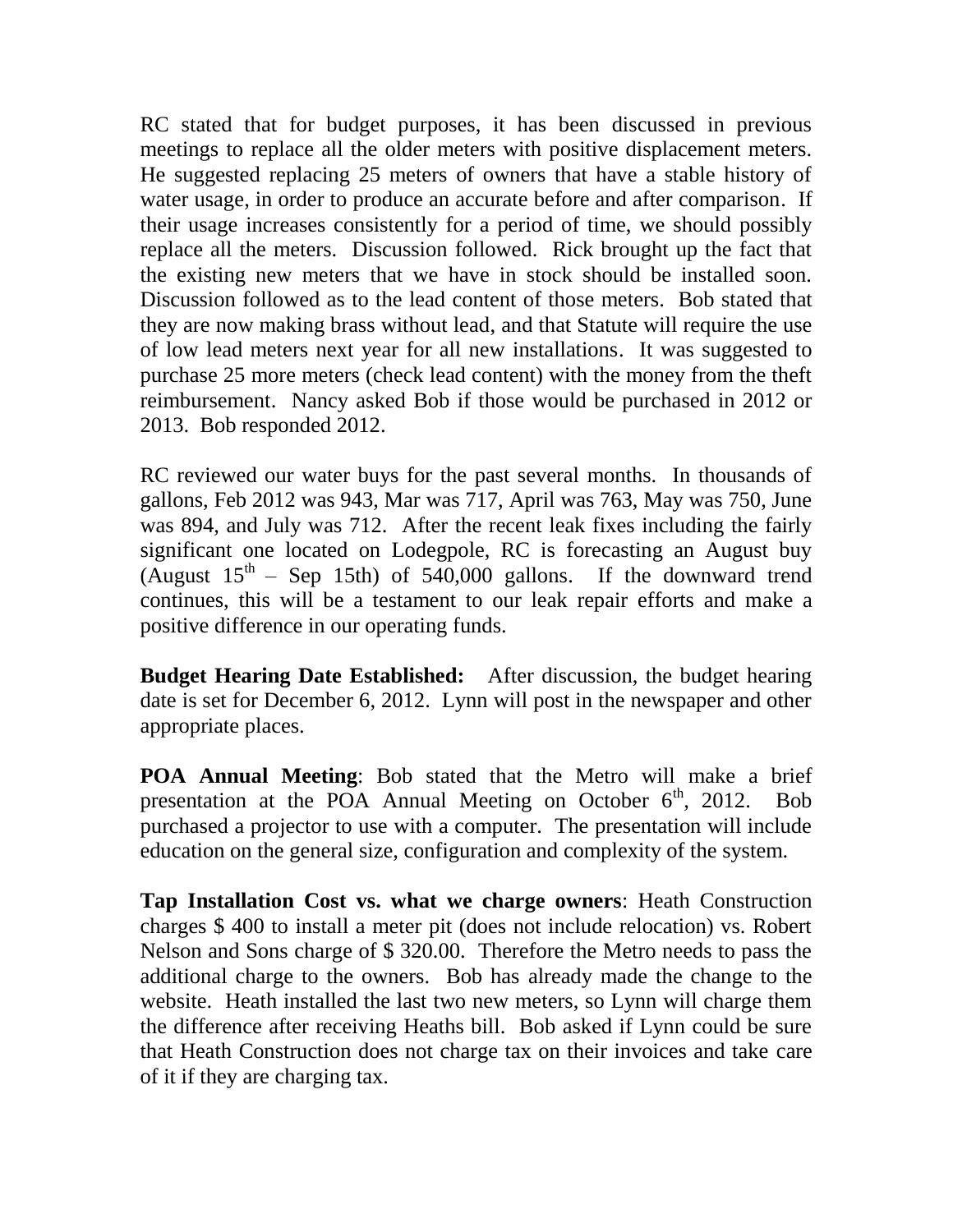Lynn needs to update her master water tap application. RC could not print the check list for the water application off the website. That will be resolved.

**Other New Business**: RC noted that Lynn had received a letter via email from a lot owner complaining that the recent rate increase was done surreptitiously. Since the possibility of a rate increase has been discussed in most meetings for approximately 2 years, and delayed as long as possible, the consensus was that since the complainant had not attended any Metro meetings in recent memory, thus had no idea of the likelihood of an increase.

The next meeting will be held on Thursday, December 6, 2012 at 9am. This will be our annual Budget Hearing.

Rick moved to adjourn the meeting. Nancy seconded. Meeting Adjourned at 10:30.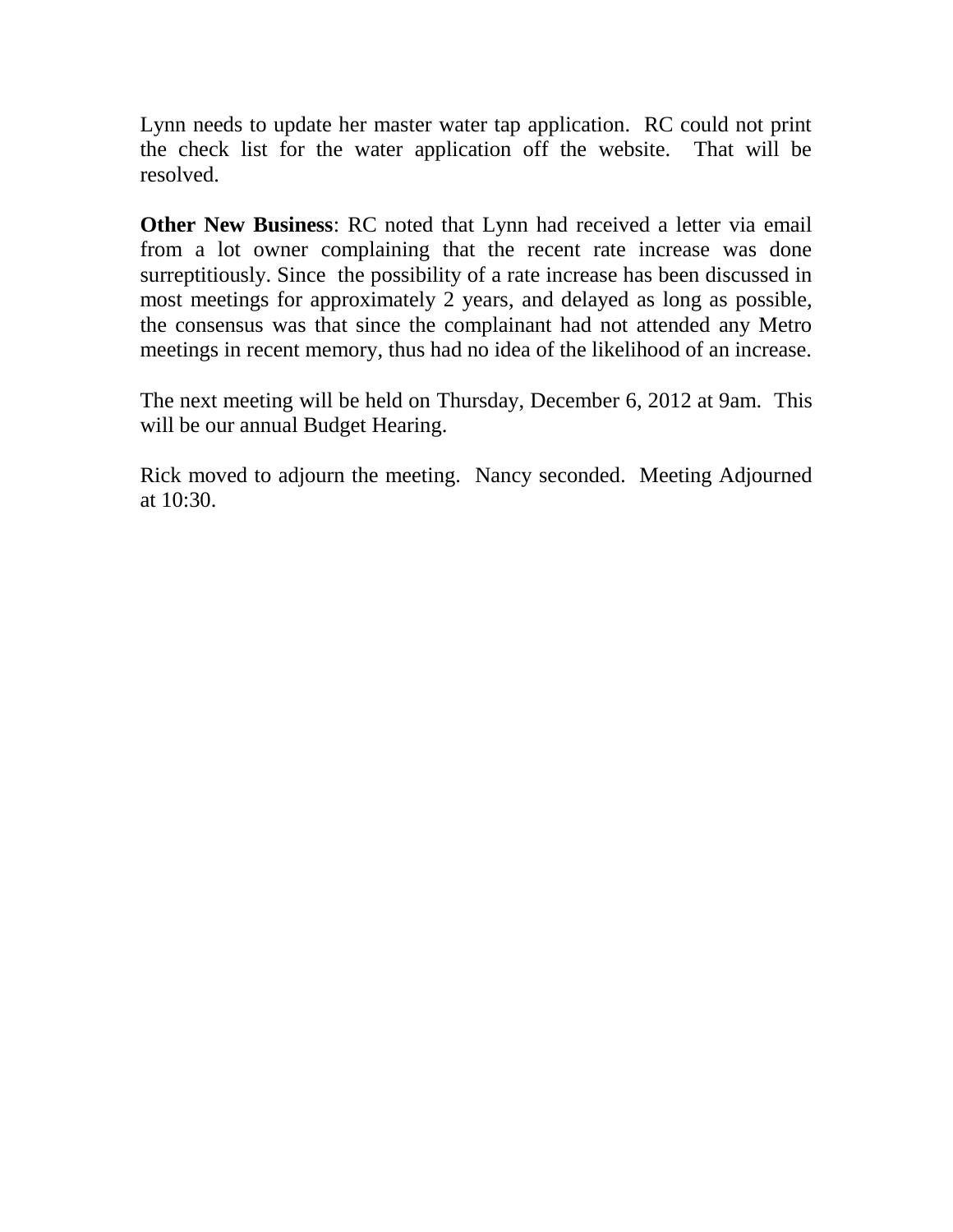## SANTA FE TRAIL RANCH METROPOLITAN DISTRICT (SFTR) DECEMBER 6, 2012 BUDGET HEARING MEETING MINUTES CENTURY FINANCIAL GROUP OFFICE 109 W MAIN TRINIDAD, CO 81082

## **MEETING MINUTES**

**Meeting called to order** by Bob L. Scott at 9:05 a.m.

**Proof of Notice**: was given in 3 public areas within the district and 2 public areas outside of the district.

**Roll Call**: Board Members: Robert L. Scott (Bob), R.C. Ghormley, Nancy Allred, and Rick Kinder - Guests: Lynn McCreight and John Noard

### **Determination of Quorum**: Yes

**Approval of Minutes** – RC Ghormley moved and Nancy seconded to approve the September 5, 2012 minutes, motion passed.

### **Treasures Report**:

**Monthly Financials**: Nancy asked if there were any questions on the financials. The financials are good. The inventory dollar amount needs to be added to the capital reserves amount at the bottom of the Budget vs. Actual.

Bob brought to the boards attention, on the Water Usage report (city billed vs. metro billed) the loss percentage is going down each quarter. This is a good trend, meaning the Metro line has fewer leaks. He would like this updated report sent to the board electronically.

**Cash Flow**: The cash flow looks good since the rates were raised mid-year. The rate increase has helped. With the higher rates, it put the income over budget. The 2012 budget will need to be amended for 2012. This is due by December 31, 2012.

**Delinquent List**: The LAC Treasurers office has a new property tax billing system. Special tax liens will be printed on the property bills. The property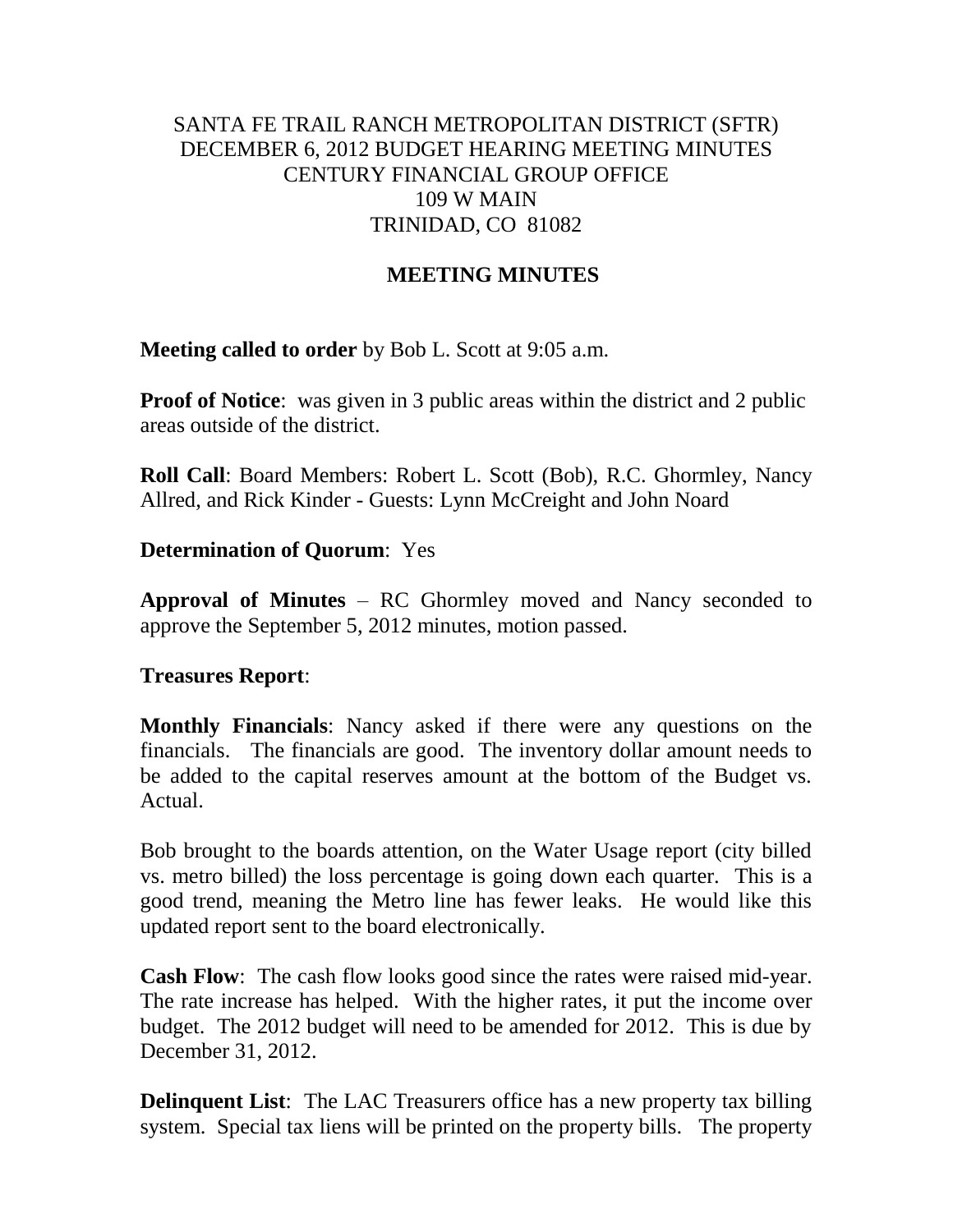owners will be required to pay the County Treasurer directly. Lynn will file liens on the same owners as the POA if necessary.

**Bond Re-funding**: Nancy has met with Jeff Mangino at the First National Bank in Trinidad. The bank will lend the Metro District the money to pay off all the bonds. Nancy asked if Lynn would get a payoff balance and a drop dead deadline to get the information to the bond company to call all the bonds. The payoff will be March 1, 2013. RC asked for clarification as to how paying off the bonds is beneficial to the Metro and what the legal ramifications were for the owners that are still making a bond payment. Nancy stated the interest rate will be 5% vs. 6%. The bond principal payments are calculated different then the payments with a conventional loan. The result is more cash for the Metro now (35000/year) vs. later after the bonds are paid but owners are still paying. The Corporate lawyers said it is legal for us to proceed and it does not change what the owner's payment agreement is with the Metro. If an owner pays the bond off early, the entire payment will go toward the conventional loan. Otherwise, the loan payments will be made according to the loan agreement. Overall, it will cost the District less.

The Board authorized Nancy to proceed with finalization of the loan with First National in an amount necessary to retire the bonds plus an additional \$25,000 for possible future expense.

**System Disinfection:** Rick will get the new 2013 state testing regulations off the internet when they are available and will share them with the board. There is a product available for approximately \$ 27,000 per tank to prevent ice buildup in the tanks. Bob stated that our tanks have very little ice buildup and he does not believe such product is necessary.

The chlorine is staying even. Occasionally it is necessary for Rick to add additional chlorine directly into tank 3. Good circulation of the fluids creates successful chlorine levels.

**SCADA**: Nothing new to report. It is planned to set up a dummy control system at pump 6 to test SCADA's ability to turn the pumps on and off as needed. RC would like to run the test at least 2 months.

They are working on winterizing the temperature sensitive PLC's. The line has dropped off twice in the past two months.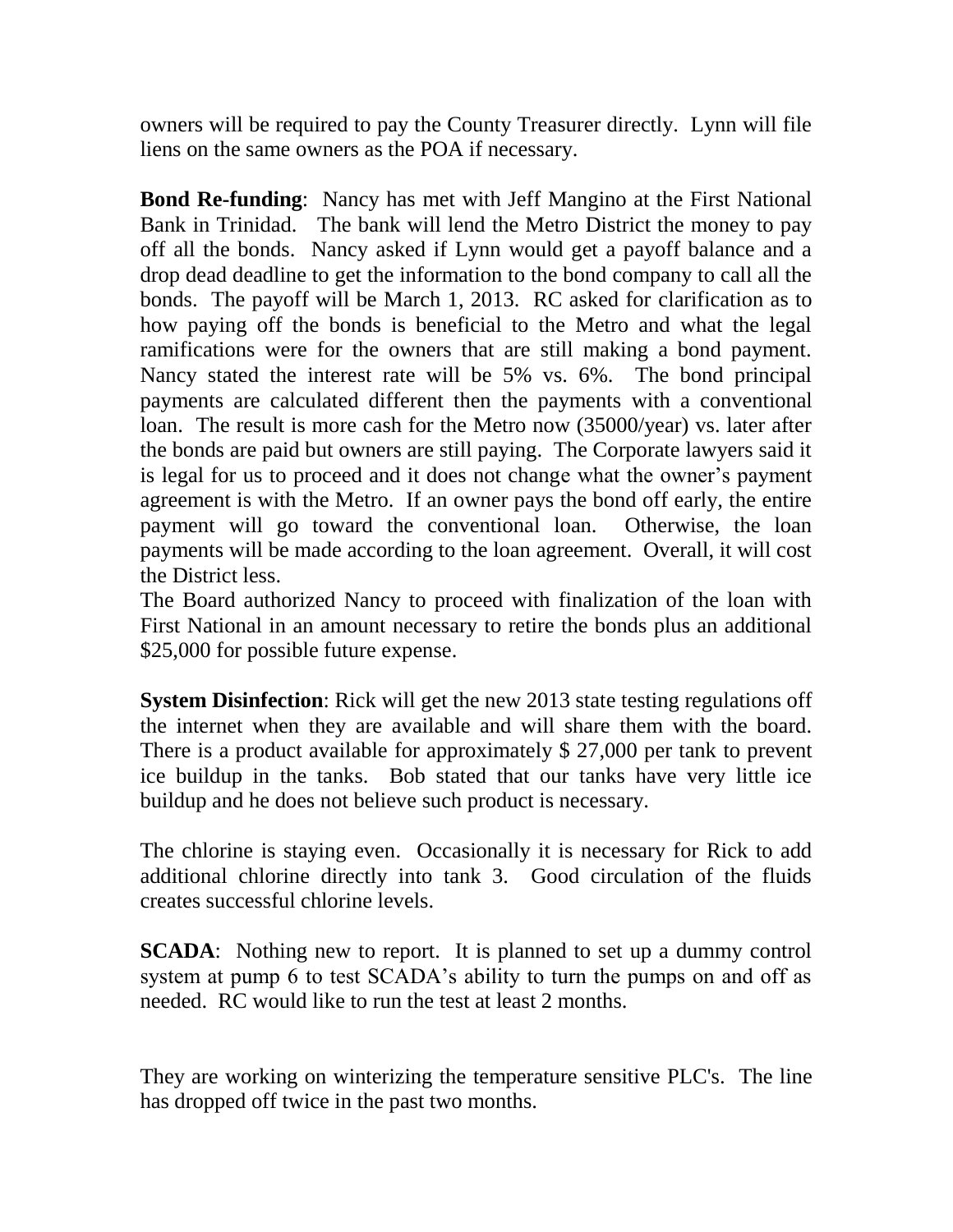# **System Upgrades**:

New meters will be installed when the weather breaks. Hopefully this can happen by the end of January. Bob confirmed to RC that the new meters were brass. With the new meters, less water will be unbilled.

The board is watching a leak on Timber Wolf. The leak seems to be at the top of the line. The plan is to find and fix the leak by means of converting residual pressure to elevation and using that number to help locate the leak with a minimum of digging...

## **OLD BUSINESS**:

John asked if the road on Timber Wolf was fixed. Bob stated that the POA will fix the road.

A positive displacement meter has been installed in the city vault to compare usage to the meter the city installed. RC stated the city's meter has been reading an average of 3% higher then the Metros meter. The vault was replumbed August  $15<sup>th</sup>$ . The new meter was installed September  $18<sup>th</sup>$ . Bob has priced a compound meter (more accurate readings). They are very pricey. At this time, it would not be worth the money.

CRWA will be called to certify the backflow device. This should be done yearly. They have a cross connection preventor detector. It is \$65.00 for the test.

Bob will continue to monitor both meters in the City Vault.

# **NEW BUSINESS**:

**Plan/continuing drought and water supply curtailment**: There are two wells on the ranch dug by the original owner. This might be an option if the city cut off the Metro water supply due to drought conditions. One of the wells supposedly is piped to tank one. Using well water would be problematic, and require testing and approval by the state. The existing pipeline to tank one would have to be located, surveyed, and completed.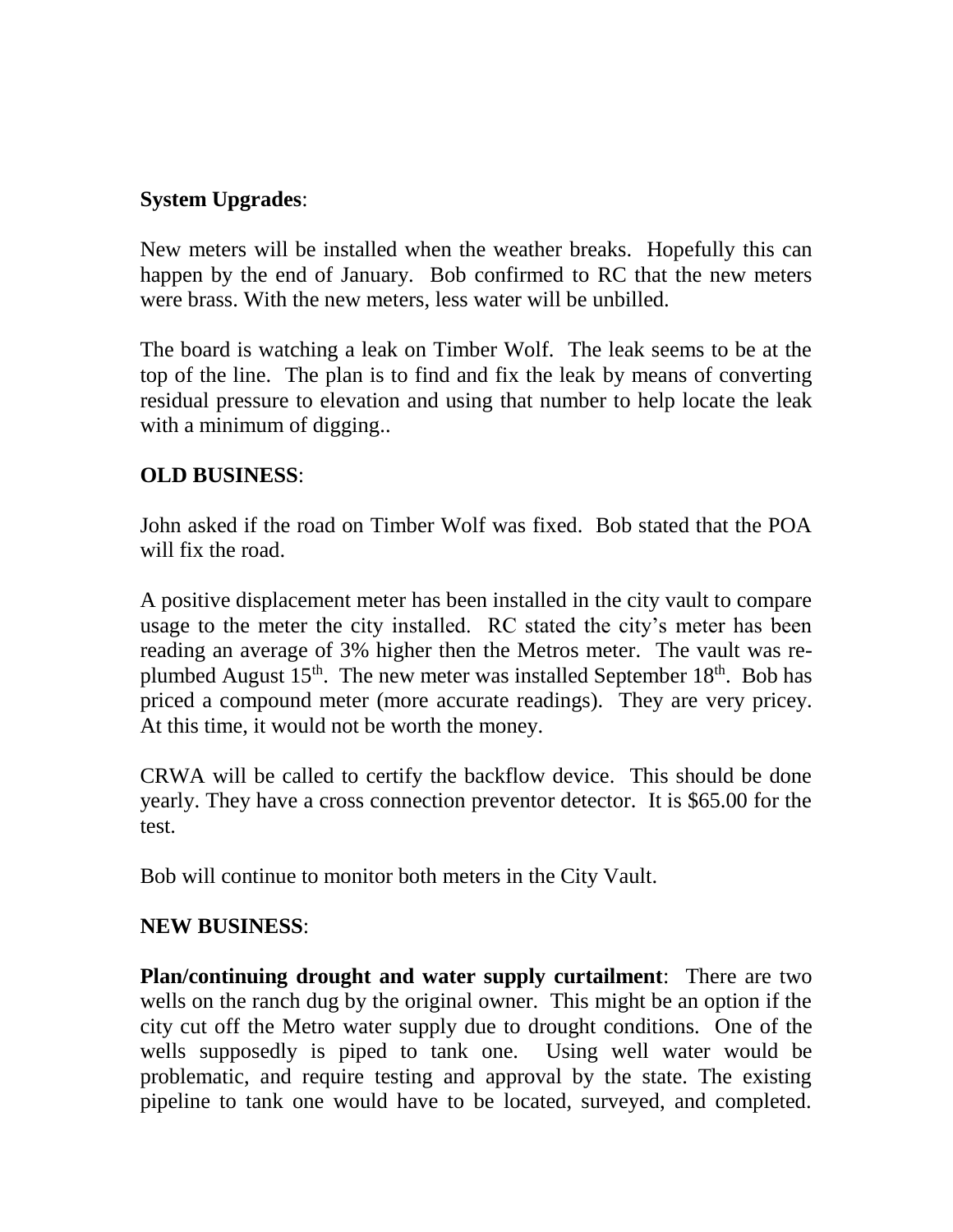Hopefully this won't become a reality. The original drawings show a well on Alpine Meadows, but it was never drilled.

North Lake (Trinidad's water source) was down to 30% - 40% in 2002 and the city did not shut down the Metro's water source. Monument Lake is the city's backup water source.

The board will meet with Jim Fernandez (Trinidad's Utility Supervisor) to find out what Trinidad's plan is for water if the drought continues. The board would like to encourage them to cut off corporate water before cutting off residential customers.

It is believed that Baldwin (original owner), arranged with the state to dig the wells in '94 – '96. RC thought if you had 35 acres or more, it was not necessary to thru water rights permits. Lynn stated she had gone thru the well permit process at least two times recently. Bob asked if she could research the status of the two wells and what is needed to get the wells in the Metro's name if they are not.

Lynn agreed to do the research.

### **Frozen Line and water hauling policy**:

Last year if a line froze, the Metro hauled water for the owner at no cost.

This year's policy will be as follows:

- 1) The maintenance fee will be charged at all times
- 2) If we haul the water, we charge the owner for the water but not the hauling.
- 3) If they haul the water, we don't charge for the water
- 4) John Friedrich hauled water last year for a lower rate then others The board will check with him to see if he is physically up to hauling this year.
- 5) John Noard has an additional 500 gallon sanitary tank available for hauling

RC said last year there were some complaints about not putting the hauling up for bids. Bob stated bids are only required on contracts in excess of \$25,000.